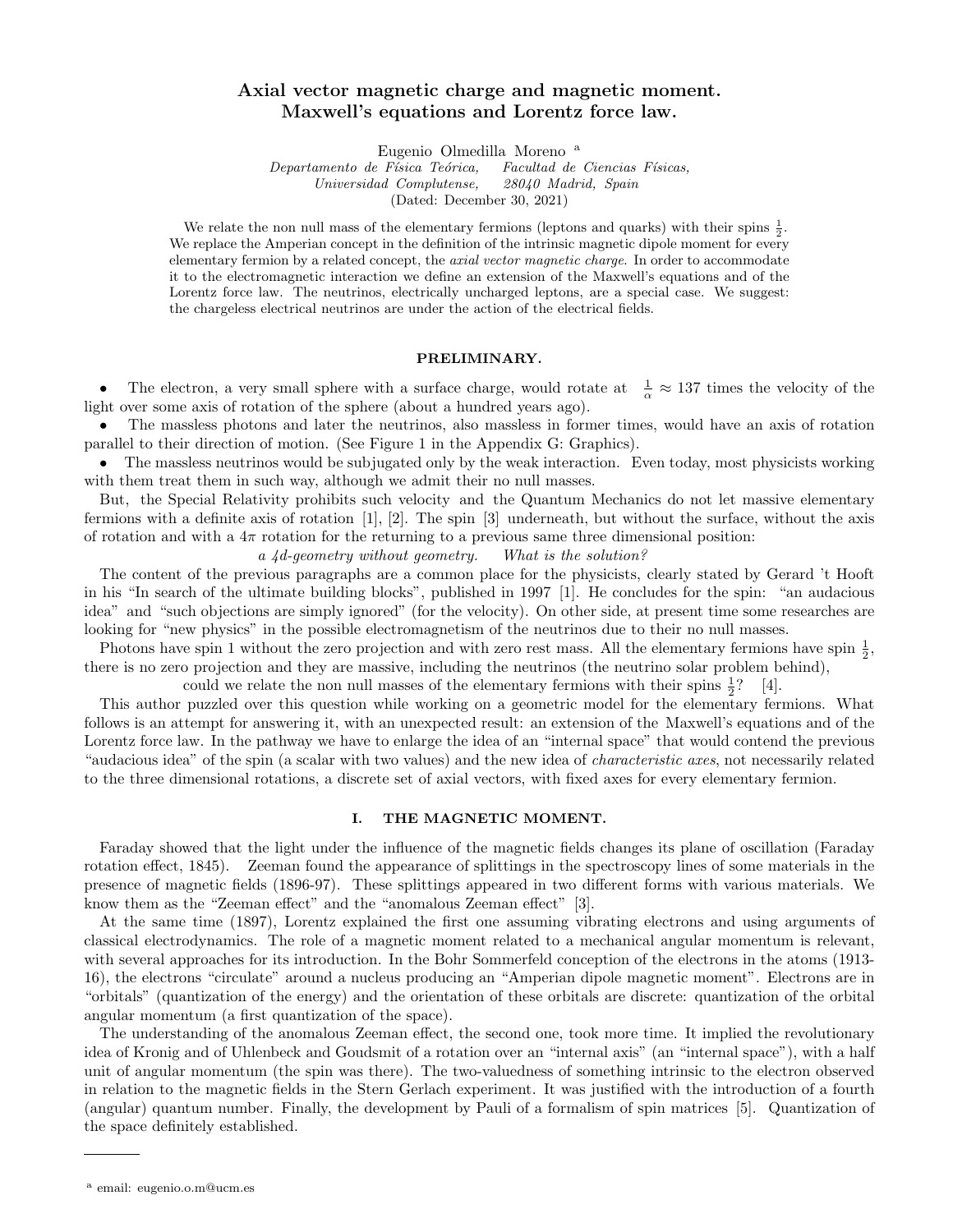# The magnetic dipole moment.

Assume the definition of the vector:

$$
\overrightarrow{\mu} \equiv \frac{1}{2} (\overrightarrow{r} \times \overrightarrow{j}) = \frac{1}{2} q \overrightarrow{r} \times \overrightarrow{v} = \frac{q}{2m} (\overrightarrow{r} \times m \overrightarrow{v}). \tag{1}
$$

This vector, the magnetic dipole moment, appears in a formula for the magnetic field produced by a stationary moving electrical charge  $q$  at a large distance. This is the Amperian model for the magnetic dipole moment.

The formula for the magnetic field (at a large distance) produced by this moment has the same structure as the one for the electric field produced by an electric dipole. This is significant for the term "dipole", visualizing it as the existence of two separated magnetic charges (North and South poles). This is the Gilbertian model. But without the existence of magnetic charges (monopoles) we can consider these magnetic dipole moments in relation to a first non vanishing term in a certain expansion which drives to the formula for the magnetic field [2], [6], [7], [8].

With  $v \ll c$ , the vector mechanical angular moment is:  $\overrightarrow{r} \times \overrightarrow{p} = (\overrightarrow{r} \times m\overrightarrow{v})$  and we rewrite (1):

$$
\overrightarrow{\mu} = \frac{q}{2m} \overrightarrow{\mathbf{L}}.
$$
\n(2)

We use this for the electrons in the orbitals of the atoms, and we get the above mentioned first discrete set of values for explaining the Zeeman effect, with: [9]

$$
\overrightarrow{\mu}_{orb,l,m} = \frac{-e}{2m_e} \overrightarrow{\mathbf{L}}_{l,m} .
$$
\n(3)

In order to explain the anomalous Zeeman effect it was added a term representing "more rotation" (geometry mechanical angular moment) in an "internal space", more magnetic moment due to another rotation, a spinning ("the spin"), with only two values:

$$
\vec{\mu}_{orb} + \text{`` } \vec{\mu}_{spin} \text{''}, \qquad (4)
$$

which under the action of a magnetic field  $\vec{B}$ , in relation to the energy drives to a relation of the type:

$$
\frac{e}{2m_e} \left( \overrightarrow{\mathbf{L}}_{\text{corb"}} + 2\frac{g_e}{2} \cdot \overrightarrow{\mathbf{S}}^{\prime\prime} \right) \cdot \overrightarrow{\mathbf{B}}.\tag{5}
$$

With " $\overrightarrow{S} = \frac{1}{2}\hbar \overrightarrow{O}$ " ( $\overrightarrow{O}$  also a -spin- vector),  $\mu_B = \frac{e \hbar}{2m_e}$  $\frac{e_h}{2m_e}$  and a gyromagnetic ratio  $g_e = g_e^0 + \Delta g_e = 2 + \Delta g_e$ . it is:

$$
\sqrt{\mu}_{spin} \equiv \overrightarrow{\mu_e} \equiv \frac{g_e}{2} \mu_B \left( \overrightarrow{-\mathcal{O}} \right)^{\gamma} . \tag{6}
$$

This expression of the (intrinsic) magnetic dipole moment has three striking features:

with (5), the energy is a scalar and  $\overrightarrow{B}$  is a vector.  $\overrightarrow{L}_{l,m}$  and  $\overrightarrow{\mu}_{orb,l,m}$  have to be vectors, they are in a scalar product, and they are so ("quantization of the space"). Therefore, the spin beneath the internal magnetic dipole moment producing only two discrete values has to be a vector: " $\overline{S}$ ". But, in the same way as Gerard 't Hooft writes in [1], quantum mechanics would not let us assign a direction for a rotation axis in the three dimensional space. With another gesture of recklessness (audacity?), could we assume the existence of **specific** *characteristic vectors* (spinning) in an "internal space" in a similar way as the spin (a scalar), driving to only two values?,

the velocity in the current  $\overrightarrow{j}$  in (1) has disappeared in  $\overrightarrow{\mu}_{spin}$  in (6),

it is proportional to the electric charge and inverse proportional to the mass (via  $\mu_B$ ), the constant  $\hbar$ involved, although the dimensional analysis of  $[\mu_B] = [\ell] L^2 T^{-1}$  seems to indicate that the mass has no role. Which one is the dimension of the electric charge? See Appendix A. With the Lorentz force law, we can add in the SI of units, to include the electromagnetic phenomena, any one of the following three:

or with 
$$
[e] \equiv C
$$
 (eventually  $[I] \equiv A$ ), or with  $[\vec{E}]$ , or with  $[\vec{B}] \equiv B$  (the **tesla**,  $\hat{t}$ );  $([\vec{E}] = LT^{-1}[\vec{B}])$ .

All the elementary fermions (leptons and quarks) have spin  $(\frac{1}{2})$ , but one of them has 0 electric charge. Nowadays there are researches concerning the possibility of a non zero magnetic dipole moment (electromagnetic properties) for the chargeless neutrino due to its non null mass [10], [11] and [12]. This suggests us to choose the following extension for the SI of units, as more convenient for our elementary fermions:

 $\{ kg, m, seg, tesla \equiv \hat{t} \} (\{ m, l, t, b \})$  for the dimensions  $\{ M, L, T, B \}.$ 

With this election we have for the electric charge:  $[e] = MT^{-1}B^{-1}$ , and for the magnetic dipole moment:

$$
[\vec{\mu}] = ML^2T^{-2}B^{-1} = [mc^2]B^{-1} = [e]L^2T^{-1} = L[c][e].
$$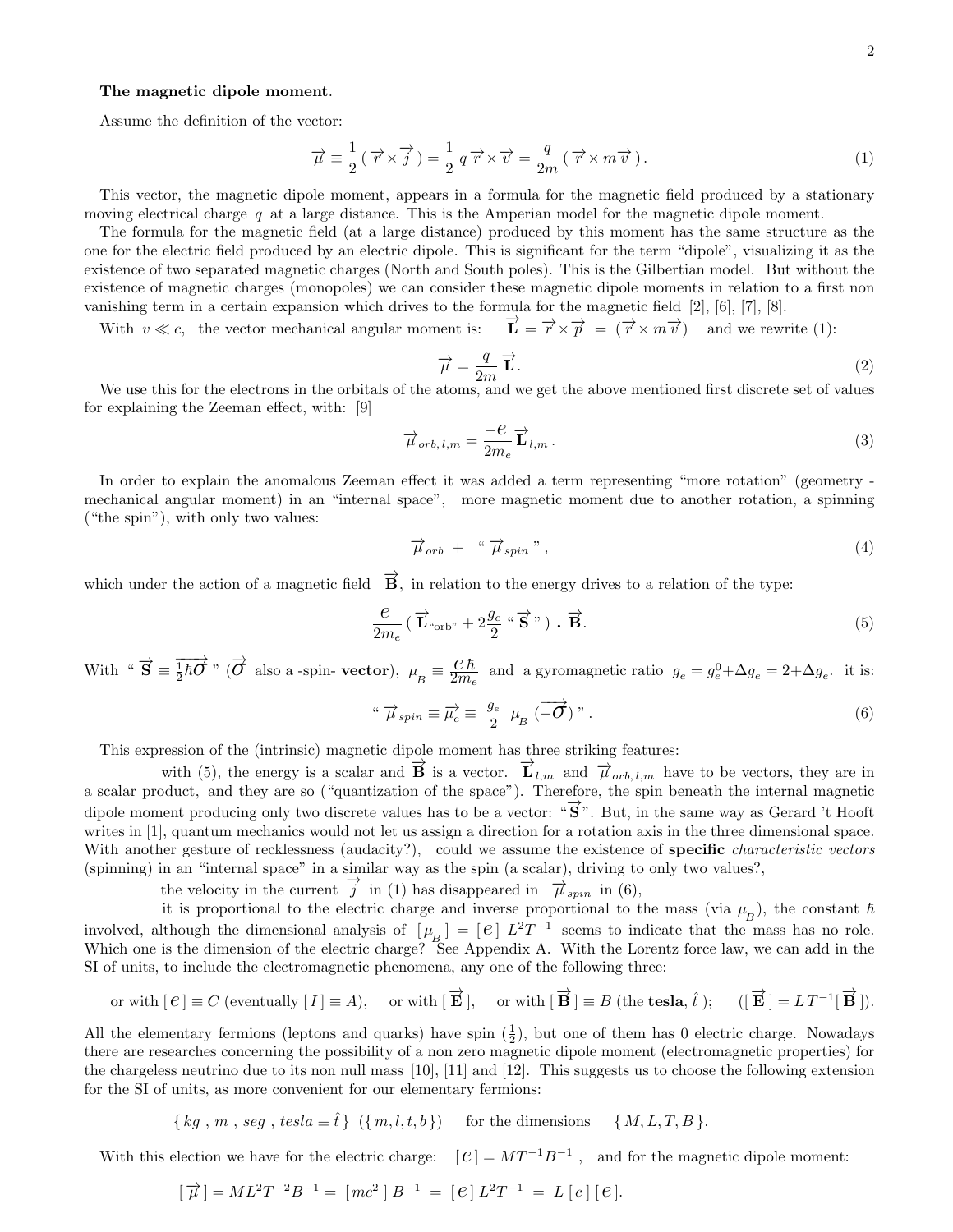On the other hand, Planck introduced "the constant of nature  $h$ " in the study of the black body radiation [13]. The starting point for the Quantum Mechanics. This constant explaining a discretization of certain energies (levels):

 $\epsilon = h \nu$ . *h* with the dimensions of an angular momentum:  $[h] = ML^2T^{-1} = LM[c] = M[c^2]T$ ,

so that we formally write:  $L = \left[\frac{\hbar}{c}\right] M^{-1}$  and  $T = \left[\frac{\hbar}{c^2}\right] M^{-1}$ , with the constants of nature  $\frac{\hbar}{c}$  and  $\frac{\hbar}{c^2}$   $(\hbar = \frac{\hbar}{2\tau})$  $\frac{n}{2\pi}$ ). Proceeding in an opposite way to Planck, we assume for the "discrete structures of nature", our elementary

fermions, the relationships:  $l = \frac{\hbar}{c} m^{-1}$  and  $t = \frac{\hbar}{c^2}$  $\frac{\hbar}{c^2}$  m<sup>-1</sup>, even if we do not know what is the geometrical or physical meaning of these  $l$  and  $t$ . In a similar way to the "spin" we can take them as belonging to the "internal space". We include the neutrinos and therefore with their non null masses.

With these elements and the previous units, we write the magnetic dipole moments for the elementary fermions in the following way:

1) we associate, we define a *characteristic length* and a *characteristic time*, in terms of the *characteristic mass* of a fermion, for every elementary fermion  $(f)$ :

$$
\hbar \equiv c \; m_f \; l_f = c^2 \; m_f \; t_f \quad \Longrightarrow \quad \left\{ l_f = \frac{\hbar}{c} \; \frac{1}{m_f} \quad , \quad t_f = \frac{l_f}{c} = \frac{\hbar}{c^2} \; \frac{1}{m_f} \right\},\tag{7}
$$

with the values of  $\hbar = 1.05457173 \cdot 10^{-34}$  Js and of  $c = 2.999792 \cdot 10^8$  m/s. In particular for an electron:

$$
m_e = 9.109382 \ 10^{-31} \ Kg \,, \quad \implies \quad \left\{ l_e = 3.8592 \ 10^{-13} \ m \ , \quad t_e = 1.2865 \ 10^{-21} \ s \right\}, \tag{8}
$$

2) the charge of an electron is, without writing the sign  $(Kg s^{-1} \hat{t}^{-1} \equiv C$  - Coulomb):

$$
e \equiv m_e t_e^{-1} b_e^{-1} = c m_e l_e^{-1} b_e^{-1} \equiv 1.60210 10^{-19} C , \qquad (9)
$$

and the Bohr magneton is:

$$
\mu_B \equiv \frac{e \hbar}{2 m_e} = \frac{e}{2} \frac{c m_e l_e}{m_e} = \frac{l_e}{2} c e = \frac{1}{2} m_e c^2 \ \ b_e^{-1} \equiv 9.2740997 \ 10^{-24} \ J \hat{t}^{-1}.
$$
\n
$$
\tag{10}
$$

From (9) or (10) we obtain the *characteristic*  $b_e^{-1}$  for the electron (with the inverse of the magnetic field unit):

$$
b_e^{-1} = \frac{\mathcal{C}t_e}{m_e} = \frac{2\,\mu_B}{m_e\,c^2} = 2.2626\,10^{-10}\,\hat{t}^{-1},\tag{11}
$$

3) we define the electric charge of any elementary fermion (up to sign), with another "constant of nature  $e$ ":

(a) 
$$
q_k \equiv |q_{f,k}| \equiv \frac{k}{3} e C
$$
 with  $k \in \{0, 1, 2, 3\}$ ,   
 (b)  $e \equiv (m_f t_f^{-1} b_f^{-1}),$  (12)

with  $k = 3$  for the charged leptons (cl),  $k = 2$  for the family of the u-quarks,  $k = 1$  for the family of the d-quarks and  $k = 0$  for the neutrinos. The factor  $b_{\nu}^{-1}$  of the neutrinos can not be determined with formula (a)-(12).

We can write  $\frac{k}{3}$  in terms of an angle:  $\frac{k}{3} = \frac{4}{\pi} \varphi_{f,k}$ , obtaining:  $q_{\varphi_{f,k}} \equiv |q_{f,k}| \equiv (\frac{4}{\pi} \varphi_{f,k}) m_f t_f^{-1} b_f^{-1}$ , with

$$
\varphi_{\!\!f,k}\,=\,\frac{\pi}{12}\;k\;\in\;\big\{\,0\,\big|_{(k=0)}\,,\quad \frac{\pi}{12}\,\big|_{(k=1)}\,,\quad \frac{\pi}{6}\,\big|_{(k=2)}\,,\quad \frac{\pi}{4}\,\big|_{(k=3)}\,\big\}.
$$

4) Among the elementary fermions, the electrons are the best known experimentally. We take them as reference for the others. We start with the mass, the time, the inverse magnetic field and the magnetic dipole moment:

$$
\left\{ \begin{array}{ll} m_f \equiv A_f \, m_e & \mbox{(this defines the value of } A_f) \\[0.2cm] t_f \; = A_f^{-1} \, t_e & \mbox{(} \quad \hbar = m_f \, c^2 \, t_f = A_f m_e \, c^2 \, A_f^{-1} t_e \mbox{)}. \end{array} \right. \\ \mbox{Similarly} \quad l_f. \\[0.2cm] b_f^{-1} \equiv A_f^{-2} \, b_e^{-1} & \mbox{(} \quad q_{f,k} \stackrel{\frac{k}{2}}{\sim} e = m_f \, t_f^{-1} \, b_f^{-1} = A_f m_e \, (A_f^{-1} t_e)^{-1} \, (A_f^2 \, b_e)^{-1} \mbox{)} \quad \mbox{($$\frac{k}{3}$ apart)} \\[0.2cm] \mu_f \stackrel{\frac{k}{2}, g_f}{\sim} A_f^{-1} \, \mu_B & \mbox{(} \quad e \, \hbar = 2 m_e \, \mu_B \stackrel{\frac{k}{2}, g_f}{\sim} 2 m_f \, \mu_f \stackrel{\frac{k}{2}, g_f}{\sim} 2 A_f m_e \, A_f^{-1} \, \mu_B \mbox{)} \quad \mbox{($\frac{k}{3}$}, g_f \mbox{ apart)} \end{array} \tag{13}
$$

 $g_f$  a gyromagnetic ratio. We write it in the form:  $g_f = g_f^0 + \Delta g_f$ ; in particular for an electron:  $g_e^0 = 2$ . Extrapolating the third line for the neutrinos we could formally write:  $b_{\nu}^{-1} = A_{\nu}^{-2} b_e^{-1}$ ; but it is  $k = 0$   $(q_{f,\nu} = 0)$ ,

5) the definition of the magnetic dipole moment for any elementary fermion, ruling out the neutrino family, is:

$$
\mu_{f,k} \equiv \frac{g_f}{2} \frac{k}{3} \frac{1}{2} m_f c^2 \ b_f^{-1} = \frac{g_f}{2} \frac{q_k \hbar}{2 m_f} = \frac{g_f}{2} \frac{k}{3} \frac{e \hbar}{2 A_f m_e} = A_f^{-1} \frac{g_f}{2} \frac{k}{3} \mu_B J \hat{t}^{-1}, \qquad k \in \{1, 2, 3\},
$$
 (14)

which is similar (based in) to the one obtained with the Amperian concept for the (internal) dipole magnetic moment of the electron (in formulas  $(4) - (6)$ ). The electric charge involved (up to the sign). And,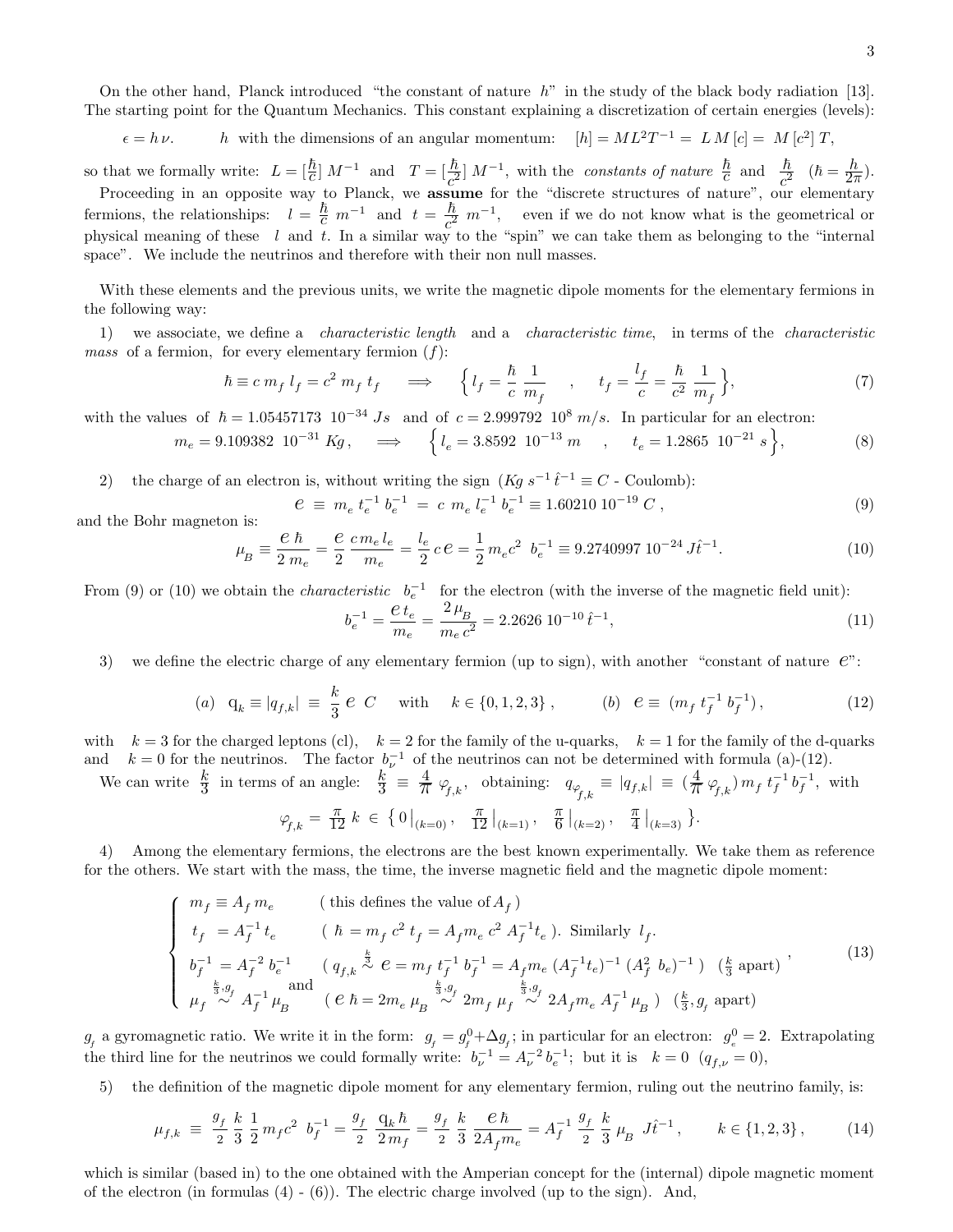6) we introduce the definition of the axial vector magnetic charge  $\overrightarrow{a\,m_{f}}$ :

$$
\overrightarrow{a} \overrightarrow{J}_{mf} \equiv s \; m_f \; t_f^{-1} \; b_f^{-1} \; a \overrightarrow{\mathcal{O}}_f \; C \;, \qquad \text{with the norm:} \quad \| \; a \overrightarrow{\mathcal{O}}_f \| = 1 \; . \tag{15}
$$

with  $\overrightarrow{a}$  a specific axial vector in the "internal space".  $s \equiv s(f) = \{ +, - \}$  related to the sign of the electric charge of every elementary fermion. For  $k \in \{1,2,3\}$  we fix:  $s \equiv \text{sign}(q_{ef})$ , and pending of its determination for  $k = 0$ (neutrinos). Look that, for example, for the electrons in a reference frame we have two possible opposite values of the helicity, one corresponding to a spin and the other one to the opposite spin  $(a\vec{\sigma}_e)$  and  $-a\vec{\sigma}_e$ ). We have introduced the notation: a subindex to the *left* of a magnitude (scalar or vector) to indicate an axial  $(an 'a')$  or a polar  $(a 'p')$ character (see Appendix C). The magnitude  $e$  is an axial scalar magnitude:  ${}_{a}e$ . Using (b)-(12) in (15):

$$
\overrightarrow{a}_{mf} = s_a e_a \overrightarrow{\sigma}_f C = s_a e_{\overrightarrow{h}}^2 a_{f} \overrightarrow{S}_f C,
$$
\n(16)

The norm of these vectors is a fix magnitude for all the elementary fermions, the unit of magnetic charge:

$$
\mathbf{J}_m \equiv || \; a \overrightarrow{J}_{mf} || = \; a \, e \; = \; \frac{2}{\hbar} \; m_e \, \mu_B \; = \; 1.60210 \; 10^{-19} \; C \; (Kg \, s^{-1} \, \hat{t}^{-1}). \tag{17}
$$

This is not the charge of a magnetic monopole which would not be an elementary fermion. Now, with this unit, our previous comments for  $b_{\nu}^{-1} = A_{\nu}^{-2} b_e^{-1}$ , make sense. In this way  ${}_{a}e$  has a double role: it is the basic unit for all the

electro (axial scalar charge) – magnetic (axial vector charge) phenomena of the elementary fermions

We now generalize the equation (14) to account for all the elementary fermions (  $k \in \{0, 1, 2, 3\}$  ):

$$
\mu_{f,k} \equiv \frac{g_f}{2} \left(\frac{k}{3}\right) m_f^{-1} \frac{\hbar}{2} \| \overrightarrow{J}_{mf} \| = \frac{g_f}{2} \left(\frac{k}{3}\right) A_f^{-1} \mu_B, \quad \text{with} \quad \mu_B = \frac{\hbar \, e}{2m_e} = m_e^{-1} \frac{\hbar}{2} \| \overrightarrow{J}_{m,f} \| . \tag{18}
$$

With:  $\mu_B = k \cdot e$  it is  $k = \frac{\mu_B}{e} \left( \frac{J \hat{t}^{-1}}{K g s^{-1} \hat{t}} \right)$  $\frac{J\hat{t}^{-1}}{Kgs^{-1}\hat{t}^{-1}}$ ) =  $\frac{\hbar}{2\pi}$  $\frac{h}{2 m_e} = 0.58 \ 10^{-4} \ m^2 s^{-1}.$ 

For the neutrinos  $(k = \varphi_{\nu} = 0)$  we have:  $\mu_{0,\nu} = 0$ . Later on, we will define possible vector forms with the fourth formula in (39).

# II. ELECTROMAGNETIC INTERACTION OF THE ELEMENTARY FERMIONS.

#### A: In the way of the Maxwell's equations.

The form of the fields created by a source. We modify the Maxwell's or the Maxwell-Dirac's equations (Appendix B) to accommodate them with an axial vector magnetic charge density  $\frac{1}{a}j_{mf}$  (and  $[\frac{1}{a}j_{mf}] = L^3 [\frac{1}{a}j_{mf}]$ ), but without a scalar magnetic charge (a monopole). See Appendix C.

For any one of the leptons or of the quarks (f fermion), the source of the fields, we propose:

$$
\begin{cases}\n p \nabla \cdot p \vec{\mathbf{E}}_f = \frac{1}{\epsilon_0} a \rho_{ef} , & -a \partial_t p \vec{\mathbf{E}}_f + c^2 p \nabla \times a \vec{\mathbf{B}}_f = \frac{1}{\epsilon_0} p \vec{\jmath}_{ef} = \frac{1}{\epsilon_0} a \rho_{ef} p \vec{\mathbf{v}}_f \\
 p \nabla \cdot a \vec{\mathbf{B}}_f = p0_{mf} , & a \partial_t a \vec{\mathbf{B}}_f + p \nabla \times p \vec{\mathbf{E}}_f = -\frac{s'}{\epsilon_0} a \vec{\jmath}_{mf} ,\n\end{cases} (19)
$$

 $s' \in \{1, -1\}$  still undetermined, although equations (50) and (51) suggest:  $s' = 1$ .

In particular for the neutrinos:

$$
\begin{cases}\n p \nabla \cdot p \overrightarrow{\mathbf{E}}_{\nu} = a 0_{e\nu}, & -a \partial_{t} p \overrightarrow{\mathbf{E}}_{\nu} + c^{2} p \nabla \times a \overrightarrow{\mathbf{B}}_{\nu} = p \overrightarrow{0}_{e\nu} \\
 p \nabla \cdot a \overrightarrow{\mathbf{B}}_{\nu} = p 0_{m\nu}, & a \partial_{t} a \overrightarrow{\mathbf{B}}_{\nu} + p \nabla \times p \overrightarrow{\mathbf{E}}_{\nu} = -\frac{s'}{\epsilon_{0}} a \overrightarrow{J}_{m\nu}\n\end{cases}
$$
\n(20)

In the third equation in (19) and in (20): if different from zero, then there would be a magnetic monopole charge, neither a lepton nor a quark. Therefore it has to be with zero polar scalar magnetic charge (the monopole).

With the massive neutrinos subject to electromagnetism and therefore ruled by possible electromagnetic Maxwell and Lorentz type equations, we need to force the fourth equation of the system, possibly like in (20). In (20) but without the term in the right hand side in the fourth equation  $\frac{1}{a} j_{m,\nu}$  we would be driven to the same equations that provide the electromagnetic waves in empty space. We admit this term to distinguish them, and afterwards we implement the same right term of the fourth equation in (20) for any elementary fermion (fourth equation in (19)).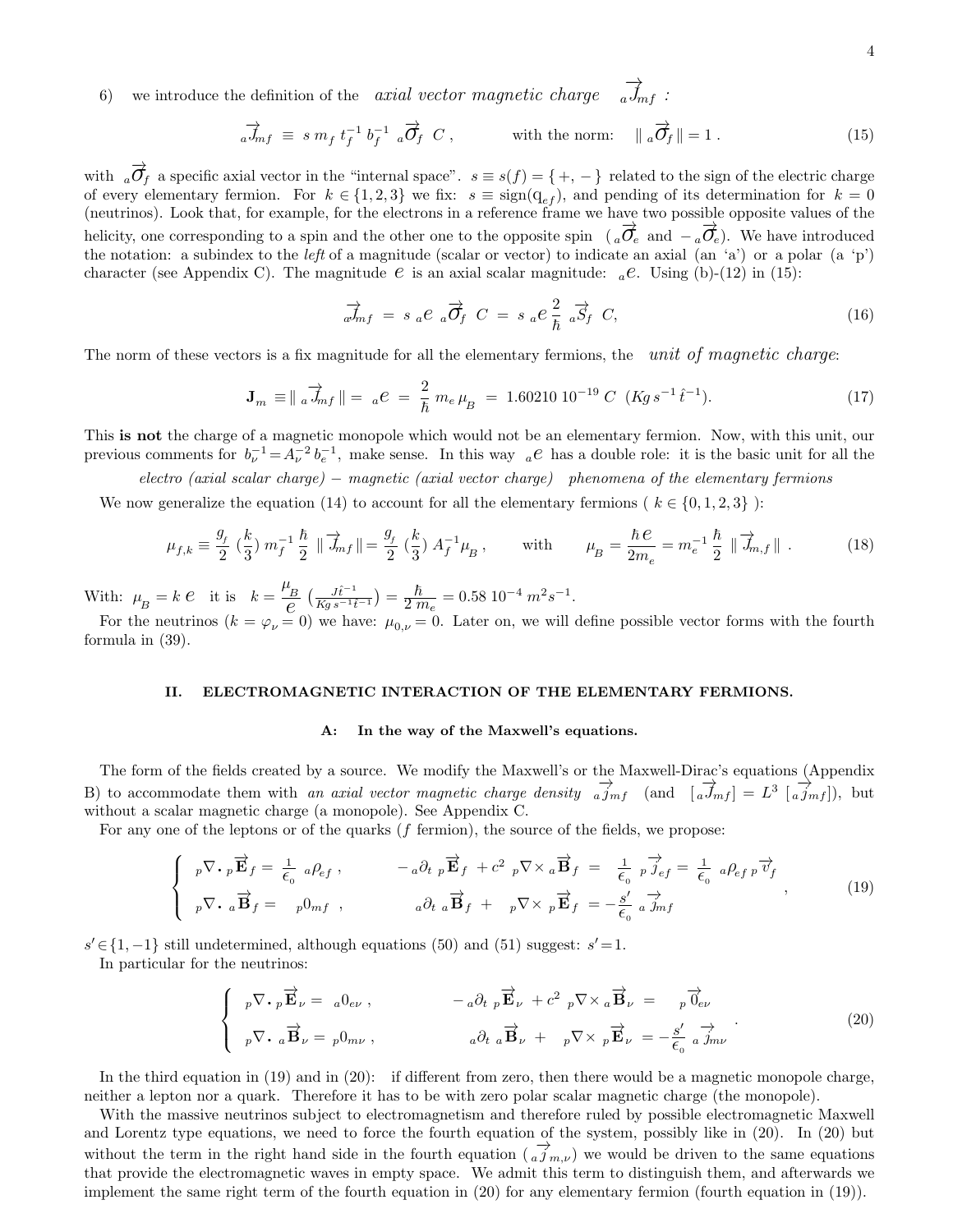The divergence in the fourth equation in (19), with  $\nabla \cdot (\nabla \times \vec{E}) = 0$  and the third equation, drive to:

$$
\nabla \cdot \overrightarrow{j}_{mf} = 0_{mf} \iff \int_{\mathbb{S}} \overrightarrow{j}_{mf} \cdot \overrightarrow{ds} = \iiint_{\mathbb{S}} \nabla \cdot \overrightarrow{j}_{mf} d^3r = 0_{mf}, \qquad (21)
$$

like with the steady currents in magnetostatics. The circles "⃝" indicating a volume enclosed in a surface, or that closed surface, also a closed curve enclosing a surface.

An elementary fermion taken here as an 'analytic punctual' charge.  $\delta^{(3)}$  the Dirac's delta measure in the three dimensional space, with the convention for its unit dimensions  $\delta^{(3)} = L^{-3}$ . But there are not velocities for defining  $\frac{1}{a}$   $\frac{1}{J_{mf}}$  and  $\frac{1}{a}$   $\frac{1}{J_{mf}}$ ; there are not (scalar) magnetic monopoles. Later on we will impose velocities associated to  $\frac{1}{a}$ ,  $\frac{1}{J_{mf}}$ . Under this assumption ('essentially - analytical punctual' charges) we should read:

$$
(a1) \quad a \iiint_{\mathcal{D}} a \rho_{ef}(\vec{\mathbf{r}}') d^3 r' = a \iiint_{\mathcal{D}} a q_{ef}(\vec{\mathbf{r}}') \quad \delta^{(3)}(\vec{\mathbf{r}}' - \vec{\mathbf{r}}) d^3 r' = a q_{ef}(\vec{\mathbf{r}}) ,
$$
\n
$$
(a2) \quad a \iiint_{\mathcal{D}} p \vec{j}_{ef}(\vec{\mathbf{r}}') d^3 r' = a \iiint_{\mathcal{D}} a q_{ef}(\vec{\mathbf{r}}') p \vec{v}_f(\vec{\mathbf{r}}') \delta^{(3)}(\vec{\mathbf{r}}' - \vec{\mathbf{r}}) d^3 r' = a q_{ef}(\vec{\mathbf{r}}) p \vec{v}_f(\vec{\mathbf{r}}) ,
$$
\n
$$
(22)
$$
\n
$$
(a) \quad a \iiint_{\mathcal{D}} a \vec{j}_{mf}(\vec{\mathbf{r}}') d^3 r' = a \iiint_{\mathcal{D}} a \vec{j}_{mf}(\vec{\mathbf{r}}') \delta^{(3)}(\vec{\mathbf{r}}' - \vec{\mathbf{r}}) d^3 r' = a \vec{j}_{mf}(\vec{\mathbf{r}}) ,
$$

we set:  ${}_{a}q_{ef}p\overrightarrow{v_{f}} = p\overrightarrow{J_{ef}}$ . The extra term  ${}_{a}j_{mf}$  makes advisable further research (conservation laws). [14] [15] [16] [17] We establish for the fermions and quarks, as a source for the electromagnetic fields:

an axial vector magnetic charge  $\overrightarrow{a}$ , and without a polar scalar magnetic charge (a monopole),

We write equations (19), with the 'punctual' sources of the fields (the elementary fermions), in integral form:

$$
\begin{cases}\n\begin{aligned}\n\text{Rf}_{\text{S}} \overrightarrow{E}_{f} \cdot \overrightarrow{ds}' &= \frac{1}{\epsilon_{0}} a \mathbf{q}_{ef}, \quad -a \partial_{t} \text{ } a \int_{A} \text{ } p \overrightarrow{E}_{f} \cdot \overrightarrow{da}' + c^{2} \text{ } p \int_{\text{S}} a \overrightarrow{B}_{f} \cdot \overrightarrow{dl}' = \frac{1}{\epsilon_{0}} a \mathbf{q}_{ef} \text{ } a \int_{A} \delta^{(3)}(\overrightarrow{r}' - \overrightarrow{r}) \left[ \text{ }_{p} \overrightarrow{v}_{f} \cdot \overrightarrow{da}' \right] \\
\text{Rf}_{\text{S}} \overrightarrow{a} \overrightarrow{B}_{f} \cdot \overrightarrow{ds}' &= \text{ } p \mathbf{0}_{mf}, \quad a \partial_{t} \text{ } a \int_{A} a \overrightarrow{B}_{f} \cdot \overrightarrow{da}' + \text{ } p \int_{\text{S}} p \overrightarrow{E}_{f} \cdot \overrightarrow{dl}' = -\frac{s'}{\epsilon_{0}} \text{ } a \int_{A} \delta^{(3)}(\overrightarrow{r}' - \overrightarrow{r}) \left[ \text{ }_{a} \overrightarrow{J}_{mf} \cdot \overrightarrow{da}' \right]\n\end{aligned}
$$
\n
$$
(23)
$$

the last terms in the second equation (relate it to the intensity of a current) and especially the one in the fourth equation require more research (relate it to (21)). For charged leptons, if we choose a surface with  $\overrightarrow{da'}$  parallel to  $\bar{p} \overrightarrow{V_f}$  it is  $\left[\overrightarrow{a} \overrightarrow{J}_{mf} \cdot \overrightarrow{da'}\right] = 0$  (see later (39) and figure 1 in Appendix G).

An interesting direct consequence of (19) in the equations:

but.

$$
\begin{cases}\n\left[ -\partial_{tt} + c^2 \nabla^2 \right] \vec{\mathbf{E}}_f = \frac{1}{\epsilon_0} \left( \partial_t \vec{j}_{ef} + s' c^2 \nabla \times \vec{j}_{mf} + c^2 \nabla \rho_{ef} \right) \\
\left[ -\partial_{tt} + c^2 \nabla^2 \right] \vec{\mathbf{B}}_f = \frac{1}{\epsilon_0} \left( s' \partial_t \vec{j}_{mf} - \nabla \times \vec{j}_{ef} \right)\n\end{cases},
$$
\n(24)

Also, with the standard Maxwell's equations we have:  $\nabla \times (\vec{E} + \partial_t \vec{A}) = \vec{0}$   $\implies$   $\vec{E}_f + \partial_t \vec{A}_f = -\nabla \varphi$ , but now it is:  $\nabla \times (\vec{E}_f + \partial_t \vec{A}_f) = -\frac{s'}{\epsilon_0} \frac{\partial}{\partial m_f}$ . At the macroscopic level this can have important implications if the directions of the  $\overrightarrow{j}_{mf}$  are not randomly distributed, for example with the ferromagnetism.

We have obtained the previous modifications in a straightforward way. This is not the case for the following ones (next subsection), leaving open various possibilities, and therefore the necessity of an even deeper research. Obviously we require experimental verification or either disapproval, by looking at already known experimental results.

#### B: In the way of the Lorentz force law.

We are interested in the force exerted by the electromagnetic fields over an elementary fermion. We propose:

generalized formula for the electromagnetic force over a lepton or a quark:

$$
{}_{p}\overrightarrow{\mathbf{F}}_{f} \equiv \left[{}_{p}\overrightarrow{\mathbf{F}}_{elec} + \left\{{}_{p}\overrightarrow{\mathbf{F}}_{amp}\right] + {}_{p}\overrightarrow{\mathbf{F}}_{spin} \right\} + {}_{p}\overrightarrow{\mathbf{F}}_{m,E} \equiv \left[{}_{p}\overrightarrow{\mathbf{F}}_{\overrightarrow{E},q_{e}} + \left\{{}_{p}\overrightarrow{\mathbf{F}}_{\overrightarrow{B},q_{e}}\right] + {}_{p}\overrightarrow{\mathbf{F}}_{\overrightarrow{B},\overrightarrow{J}_{m}} \right\} + {}_{p}\overrightarrow{\mathbf{F}}_{\overrightarrow{E},\overrightarrow{J}_{m}}.
$$
 (25)

The square brackets indicating the classical Lorentz force law. The curly brackets: the previous form of the action of the magnetic field over the electrical currents (here denoted Amperian) and the new one due to that action, but now over the axial vector magnetic charge (the spin) via the "intrinsic" magnetic dipole moment. The fourth term, the action of electrical fields over the axial vector magnetic charge.

We write the Lorentz force law  $\vec{F} = q (\vec{E} + \vec{v} \times \vec{B})$ , for a localized continuous distributions of charge with electric charge density  $\rho$  and with a current density  $\overrightarrow{\theta_e} = \rho \overrightarrow{v}$ , in a spatial volume V, due to the electromagnetic fields  $\vec{E}$  and  $\vec{B}$  in the following form: [18]

$$
\overrightarrow{\mathbf{F}}(\mathcal{O}(r),t) = \iiint_{\mathcal{O}} \left\{ \rho \left[ \overrightarrow{E} + \overrightarrow{\mathbf{V}} \times \overrightarrow{B} \right] \right\} (\overrightarrow{\mathbf{r}}',t) d^3 r' \equiv \overrightarrow{\mathbf{F}}_e + \overrightarrow{\mathbf{F}}_b . \tag{26}
$$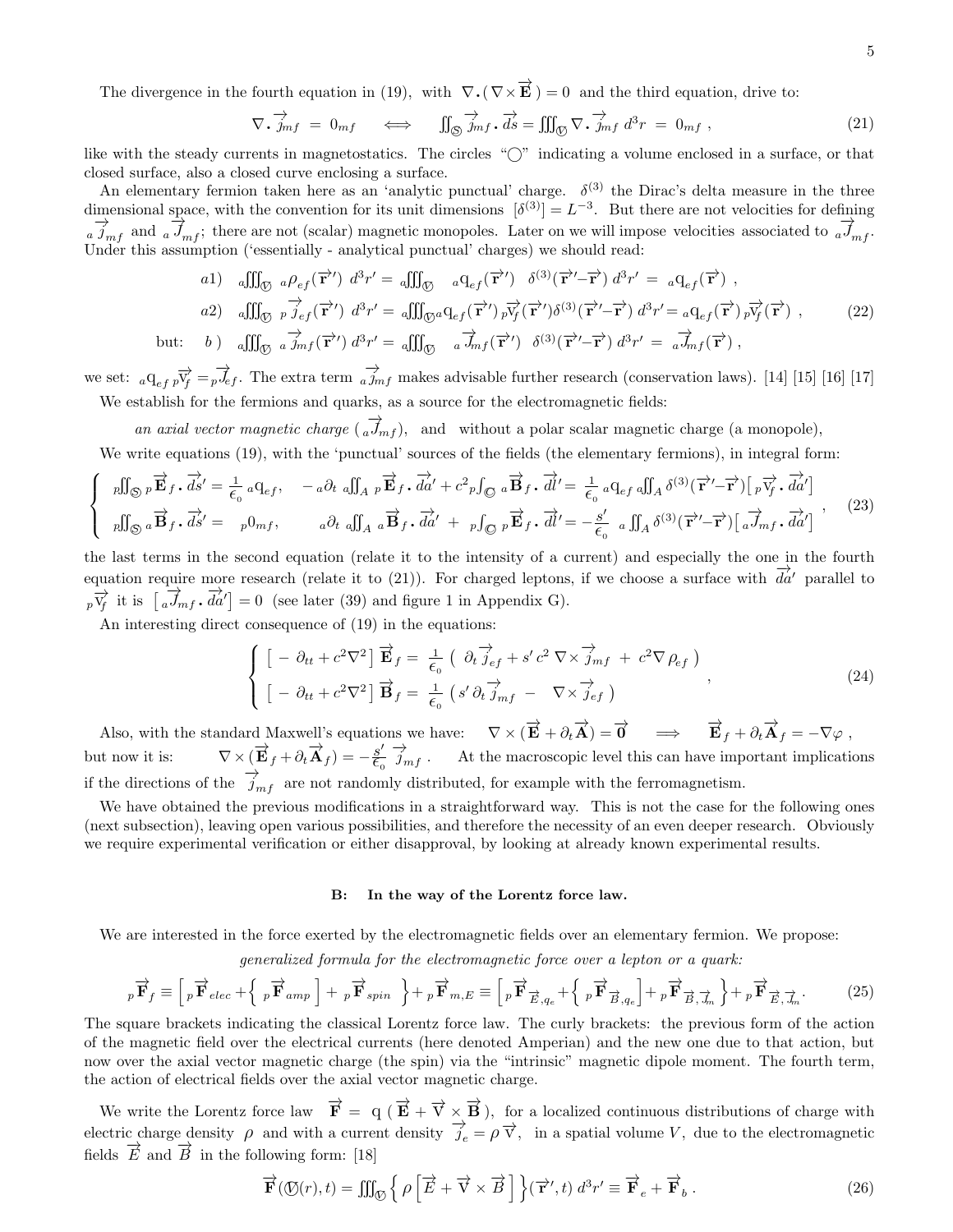We consider a region of the space where the magnetic field is a smooth function of the space, with a Taylor series:

$$
\overrightarrow{\mathbf{B}}(\overrightarrow{\mathbf{r}}') = \overrightarrow{\mathbf{B}}(\overrightarrow{\mathbf{r}}') \Big|_{\overrightarrow{\mathbf{r}}' = \overrightarrow{\mathbf{r}}} + (\overrightarrow{\mathbf{r}}' - \overrightarrow{\mathbf{r}}) \cdot (\nabla_{\overrightarrow{\mathbf{r}}''} \overrightarrow{\mathbf{B}}(\overrightarrow{\mathbf{r}}'') \Big|_{\overrightarrow{\mathbf{r}}'' = \overrightarrow{\mathbf{r}}} + \dots \,, \tag{27}
$$

for every point  $\vec{r}$  which eventually can be taken  $\vec{r} = \vec{0}$ .

For the 'essentially punctual' charges  $(\vec{P})$  of the previous subsection we write (26) in the standard Lorentz form:

$$
{}_{p}\overrightarrow{\mathbf{F}}_{ef} = {}_{a}\mathbf{q}_{ef} {}_{p}\overrightarrow{E} , \qquad \qquad {}_{p}\overrightarrow{\mathbf{F}}_{bf} = {}_{a}\mathbf{q}_{ef} {}_{p}\overrightarrow{\mathbf{v}}_{f} \times {}_{a}\overrightarrow{B} \qquad \left( {}_{a}\overrightarrow{B} = \overrightarrow{\mathbf{B}}(\overrightarrow{\mathbf{r}}') \Big|_{\overrightarrow{\mathbf{r}}' = \overrightarrow{\mathbf{r}} = \overrightarrow{\mathbf{P}}} \right).
$$
 (28)

But,  $\iiint_{\mathbb{Q}} \overrightarrow{j_e} \times \left[ (\overrightarrow{r}' - \overrightarrow{r}) \cdot (\nabla_{\overrightarrow{r}''} \overrightarrow{B} (\overrightarrow{r}'') \Big|_{\overrightarrow{r}'' = \overrightarrow{r}}) \right] d^3r'$  lets us the description of another type of force: the force on a magnetic moment (problem 6.22 in [2], [8] and equations (2)-(15) in [19]). We now impose localized and steady currents, obtaining:

a) 
$$
\nabla \cdot \vec{j}_e = 0
$$
 and b)  $\iiint_{\mathcal{D}} \vec{j}_e d^3 r' = 0 \implies \left( \iiint_{\mathcal{D}} \vec{j}_e d^3 r' \right) \times \left( \vec{B}(\vec{r}') \Big|_{\vec{r}' = \vec{r}} \right) = 0$ , (29)

and driving to:

$$
{}_{a}\overrightarrow{\mu}_{amp} \equiv \frac{1}{2} \iiint_{\text{O}} p \overrightarrow{\mathbf{r}}' \times p \overrightarrow{j}_{e}(\overrightarrow{\mathbf{r}}') d^{3}r'
$$

$$
{}_{a}\mathbf{U} \equiv -{}_{a}\overrightarrow{\mu}_{amp} \cdot {}_{a}\overrightarrow{\mathbf{B}}(\overrightarrow{\mathbf{r}}'')
$$

$$
{}_{p}\overrightarrow{\mathbf{F}}_{b}^{\mu} = -{}_{p}\nabla_{\overrightarrow{\mathbf{r}}''}{}_{a}\mathbf{U}\Big|_{\overrightarrow{\mathbf{r}}'' = \overrightarrow{\mathbf{r}}}
$$
(30)

This result relies in two conditions: continuity of the mathematical functions, up to a certain border for  $\overrightarrow{j_e}$  and steady currents. It works for macroscopic media, for example, currents in wires. But, with the elementary fermions (point charges here), which belong to the domain of quantum mechanics, we can write in the same sense expressed by Griffiths (first paragraph in page 224 in [2]): in what way could a point charge because of its movement give rise to a steady current, . . . ? See also, in relation to the magnetic field, the concept of "point magnetic dipole" in: subsection 11.2.3 and chapter 13 in [18] and also [8]. Even though its works, an example in the quantization of the angular momentum of the orbitals in the atoms (see formula (3)). Naively, imposing  $\vec{p}$ ,  $\vec{f}$  ( $\vec{r}'$ ) =  ${}_{a}q_{ef}p\vec{v}$  ( $\vec{s}^{(3)}(\vec{r}')$ ) =  $\overrightarrow{p}_{ef}(\overrightarrow{\mathbf{r}}')\delta^{(3)}(\overrightarrow{\mathbf{r}}')$ , we can infer from formula (30) for the "punctual elementary fermions":

$$
{}_{p}\overrightarrow{\mathbf{F}}_{bf}^{\mu} = {}_{p}\nabla_{\overrightarrow{\mathbf{r}}^{\mu}}\left[\begin{array}{c}\overrightarrow{a\mu}_{ef}\cdot\overrightarrow{a\mathbf{B}}(\overrightarrow{\mathbf{r}}^{\mu})\end{array}\right]\Big|_{\overrightarrow{\mathbf{r}}^{\mu}=\overrightarrow{\mathbf{r}}};\n\qquad\n\overrightarrow{a\mu}_{ef} = \frac{1}{2}{}_{p}\overrightarrow{\mathbf{r}} \times {}_{p}\overrightarrow{J}_{ef}(\overrightarrow{\mathbf{r}}); \n\qquad\n\overrightarrow{pJ}_{ef} = {}_{a}\mathbf{q}_{ef}{}_{p}\overrightarrow{v_{f}}.
$$
\n(31)

In a first step, tentatively, we propose the followings third and fourth forms for the electromagnetic force over the elementary fermions, trying to follow closely the forms of the first and second ones:

$$
(1) \quad p \overrightarrow{\mathbf{F}}_{elec} : \quad p \overrightarrow{\mathbf{F}}_{ef} = a \mathbf{q}_{ef} \quad p \overrightarrow{\mathbf{E}} = (a_{af} \quad p \overrightarrow{\mathbf{F}}_{ef})
$$
\n
$$
(2) \quad p \overrightarrow{\mathbf{F}}_{amp} : \quad \nearrow p \overrightarrow{\mathbf{F}}_{bf} = p \overrightarrow{\mathbf{f}}_{ef} \times a \overrightarrow{\mathbf{B}} = [a \mathbf{q}_{ef} \quad p \overrightarrow{\mathbf{y}}_{f}] \times a \overrightarrow{\mathbf{B}} = [p \overrightarrow{\mathbf{u}}_{v,f} \quad (\beta \quad \alpha_{a} e)] \times (c_{a} \overrightarrow{\mathbf{B}})
$$
\n
$$
(3) \quad p \overrightarrow{\mathbf{F}}_{spin} : \quad \left\{ \begin{array}{c} \text{American} \\ \text{American} \\ \text{Gilbertian} \\ \text{Gilbertian} \\ \beta \overrightarrow{\mathbf{F}}_{spin} = [p \overrightarrow{\mathbf{u}}_{v,f} \times (\frac{g_{f}^{0}}{2} a \overrightarrow{\mathbf{f}}_{mf})] \times (c_{a} \overrightarrow{\mathbf{B}}) \\ \beta \overrightarrow{\mathbf{F}}_{spin} : \quad \left\{ \begin{array}{c} \text{American} \\ \text{Gilbertian} \\ \beta \overrightarrow{\mathbf{F}}_{spin} = [p \overrightarrow{\mathbf{u}}_{v,f} \times (\frac{g_{f}^{0}}{2} a \overrightarrow{\mathbf{f}}_{mf})] \times (c_{a} \overrightarrow{\mathbf{B}}) \\ \beta \overrightarrow{\mathbf{F}}_{spin} : \quad \beta \overrightarrow{\mathbf{F}}_{spin} = [p \overrightarrow{\mathbf{u}}_{v,f} \cdot (\frac{g_{f}^{0}}{2} a \overrightarrow{\mathbf{f}}_{mf})] \quad (c_{a} \overrightarrow{\mathbf{B}}) \end{array} \right\}
$$
\n
$$
(32)
$$

 $\alpha = \frac{k}{3}s = \frac{k}{3}\operatorname{sign}(q_{ef})$ .  $||p\vec{v}_f|| = \beta c$  and  $p\vec{v}_f \equiv \beta c \, p \vec{u}_{v,f}$ .  $p\vec{u}_{v,f}$  in the plane containing  $\alpha \vec{J}_{mf}$  and  $p\vec{u}_{v,f}$ .  $s'' \in \{1, -1\}$  pending of an experimental fixing.  $a \overrightarrow{u}_{v,f}$  the corresponding axial unit vector (same triad of coordinates).  $\frac{1}{pV_f}$  the velocity of the fermion in the laboratory frame, where we measure the electric and magnetic fields. The axial vector magnetic charge  $\overrightarrow{a}_{mf}$  and the unitary polar vector  $\overrightarrow{p} \overrightarrow{u}_{v,f}$  in general in different directions (see Figures 1 and 2). For the neutrinos we set  $\frac{1}{a}J_{m,\nu}$  parallel to  $p \vec{u}_{v,\nu}$ , even being massive, one axial and polar the other.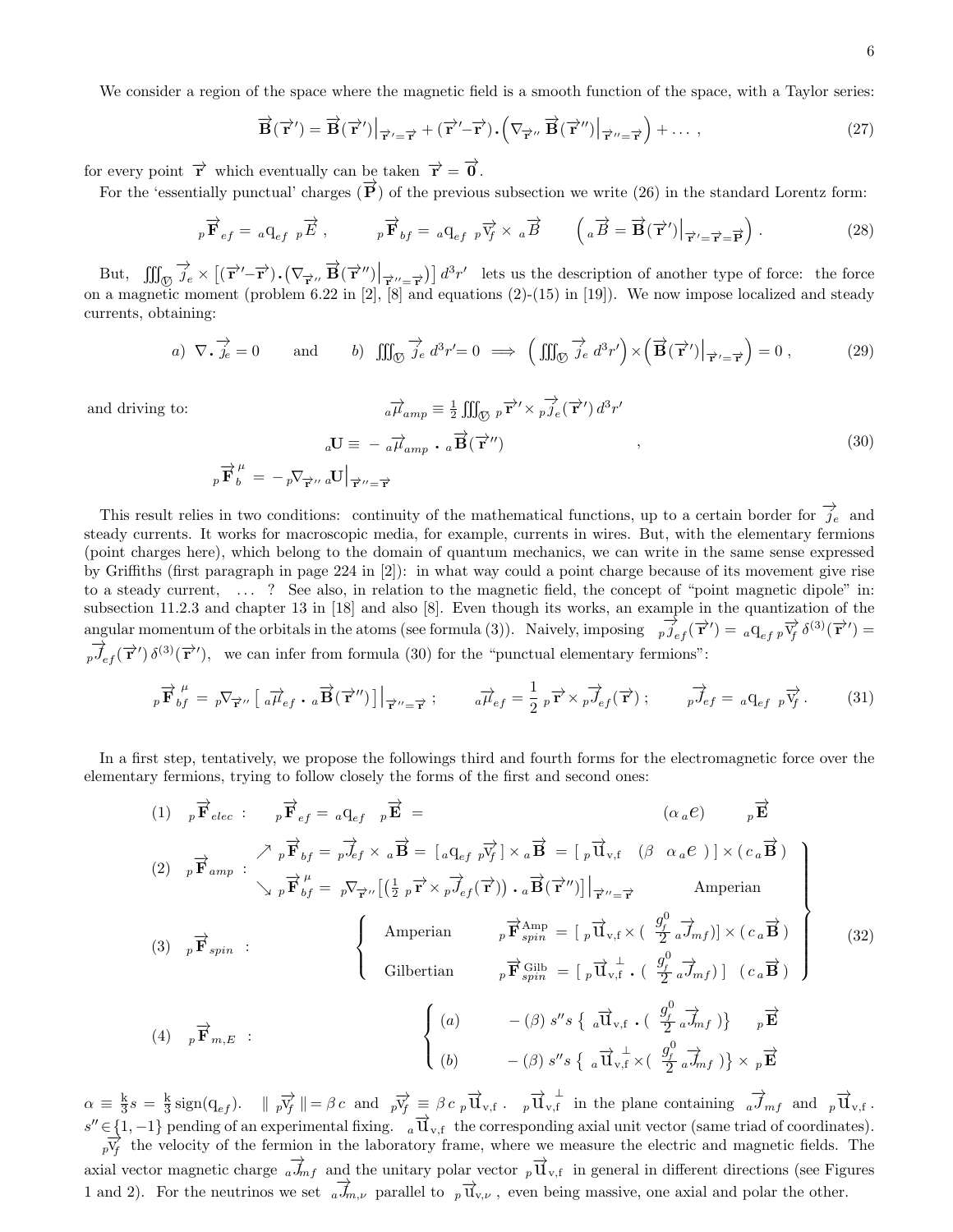- The first term  ${}_p\overrightarrow{\mathbf{F}}_{elec} \equiv {}_p\overrightarrow{\mathbf{F}}_{\overrightarrow{E},q_e}$ . In (28). Nothing new.
- The second term  $_p \vec{F}_{amp} \equiv p \vec{F}_{\vec{B},q_e}$ .

For  $p \overrightarrow{F}_{bf}$ : directly a force over an electric charge due to a magnetic field. In (28). Nothing new.

For  $p \overrightarrow{F}_{bf}^{\mu}$  and also, we consider a global null electrical charge and we do account for electrical currents (currents in neutrally charged electrical wires). Besides, these results applies to one electron in an orbital in an atom, bounded due to  $_p\mathbf{F}_{elec}$ . We apply it exclusively to the charged leptons with the Amperian concept for current loops. It does not account for the interpretation of the spin in the sense of producing an "intrinsic" dipole magnetic moment. Let us look at it in detail for the magnetic moment (see [2],  $[6]$ ,  $[8]$ ,  $[18]$ ), and here  $(31)$ :

$$
{}_{p}\overrightarrow{\mathbf{F}}_{amp} = -{}_{p}\nabla_{\overrightarrow{\mathbf{r}}''}\Big(-\frac{1}{a\mu_{amp}}\cdot\frac{1}{a\mathbf{B}}\Big)\Big|_{\overrightarrow{\mathbf{r}}''=0} \equiv -{}_{p}\nabla_{\overrightarrow{\mathbf{r}}''}\cdot\frac{1}{a\mathbf{U}}\Big|_{\overrightarrow{\mathbf{r}}''=0}, \qquad \Big(\frac{1}{a\mu_{amp}}\equiv\frac{1}{2}\int_{p}\overrightarrow{\mathbf{r}}\times_{p}\overrightarrow{J}(\overrightarrow{\mathbf{r}})\,d^{3}r\Big).
$$
 (33)

In particular, we write for an electron  $(k = 3)$  in an orbital in an atom, still without spin (formula (3)):

$$
{}_{a}\overrightarrow{\mu}_{amp} \equiv \frac{1}{2} {}_{p}\overrightarrow{r} \times \left(\mathbf{q}_{f,k} {}_{p}\overrightarrow{v_{f}}\right)\Big|_{k=3}^{f=e} = \text{sign}(\mathbf{q}_{f,k}) \frac{k}{3} {}_{\mu}{}_{B} \frac{1}{\hbar} {}_{a}\overrightarrow{\mathbf{L}}^{a}_{\text{orb}} {}_{n}\Big|_{k=3}^{f=e} , \qquad \left(\begin{array}{c} {}_{a}\overrightarrow{\mathbf{L}}^{a}_{\text{orb}} {}_{n} \equiv {}_{p}\overrightarrow{r} \times (m_{e} {}_{p}\overrightarrow{v_{e}}) \\ \text{quantified} \end{array}\right). \tag{34}
$$

- From the second term  ${}_{p}\overrightarrow{\mathbf{F}}_{bf}^{\mu}$  to the third term  ${}_{p}\overrightarrow{\mathbf{F}}_{spin} \equiv {}_{p}\overrightarrow{\mathbf{F}}_{\overrightarrow{B},\overrightarrow{J}_{m}}$ . Pay attention to equations (2)-(6). In these equations we add a term in the following form, the Amperian concept of the intrinsic magnetic dipole moment, with only two possible values:

$$
\mu_B \left( \frac{1}{\hbar} \, a \overrightarrow{\mathbf{L}}^{\alpha}_{\text{orb}} + \, ^{\alpha} \frac{1}{\hbar} \, \frac{g_e^0}{2} a \overrightarrow{\mathbf{L}}_{e, spin}^{\alpha} \right), \qquad \left( ^{\alpha} \overrightarrow{\mathbf{L}}_{e, spin} \sim \overrightarrow{\tilde{r}} \times \left( m_e \overrightarrow{\tilde{V}} \right)^{\gamma} \, ? \right). \tag{35}
$$

But, neither  $\vec{r}$  nor  $\vec{v}$  seems to have any physical or geometrical meaning; they could be related with what it but, heritier  $\overline{V}$  from  $\overline{V}$  seems to have any physical of geometrical meaning, they could be related with what it was denoted an "internal space" (unknown). In this study, the unit space vector  $\overline{u}$ , also in

The term 'spin' associated to some kind of rotation, and used with different connotations:

as a 'scalar' with two assigned values, 'up' or 'down', intrinsic, without specific three dimensional orientation. Once an electron with one of the values, such value does not change, without minding in what way (direction) the electron could be moving, while not interacting,

also, with a  $g_e^0$  [20], when subject to a magnetic field it makes its appearance through the "internal" vector magnetic dipole moment for its interaction with such external magnetic field. This vector magnetic dipole moment with an orientation in the standard three dimensional space: the mixture of equation (33) with equation (35). See later, with the Stern Gerlach experiment (only 2 values), the positions of Einstein, Ehrenfest, Schwinger and Feynman,

with a  $g_e$ , in Quantum Electrodynamics (QED) there appear spin matrices representing directions in relation to the calculation of the form factors, with  $(p'_\nu - p_\nu) \sigma^{\mu\nu}$ . It is illustrative to look at equations from (6.35) to  $(6.37)$  in Peskin [21], particularly the two previous to  $(6.37)$ . Here, equations (5) and  $(6)$ .

In our equations, the *characteristic vector* ("internal") corresponds to the spin, but it avoids the concept of a three dimensional axis of rotation. Remind the very illustrative paragraphs in Gerard 't Hooft's book [1] and the preliminary section.

In brief, the magnetism is related to two different physical entities: first, the Amperian type (currents in wires) which is applicable to orbital electrons in atoms, here expressed in equations  $(33)$  -  $(34)$  (after  $(2)-(32)$ ), and second, the spin type. Customarily this second one represented also as Amperian in the way of equations in (35) with (6), with the definition of the Bohr magneton  $\mu_B^-$  and only two possible values. A guidance in the Stern Gerlach experiment. For us:

• the third term  $_p \vec{F}_{spin} = p \vec{F}_{\vec{B},\vec{A}_{m}}$ . Instead of the usual interpretation, in this study we propose for the magnetic part of the electromagnetic force over an elementary fermion, due to its axial vector magnetic charge, the two possibilities in (3)-(32). They are simple formulations for this type of force, once assumed that the elementary fermions can not be monopoles (see Appendix B and equations (19)) or their combination, and after including the axial vector magnetic charges. This procedure entails the inclusion of the neutrinos as it avoids the usage of the electrical charge concept. The geometric arguments play an essential role.

We assume for the elementary fermions a point-like structure in the sense that they do not have any further "physical structure", they are not composed of other "even more elementary particles", although we conjecture a "geometry".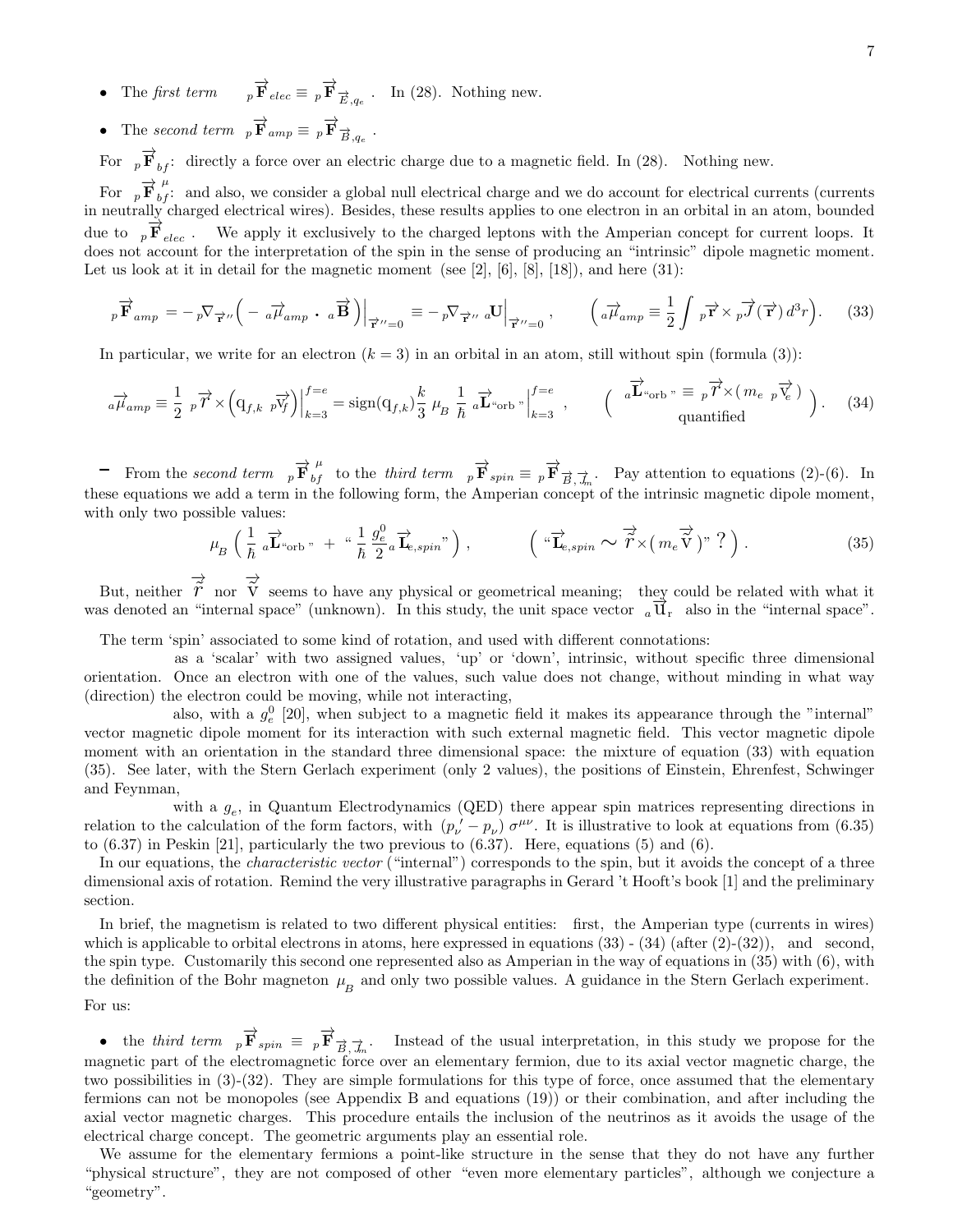In order to write (3)-(32) we have established the following correspondences with previous expressions in (32):

$$
{}_{p}\overrightarrow{\mathbf{u}}_{\mathbf{v},\mathbf{f}}\ (\beta \alpha \ a\mathbf{e}) \text{ in (2)-(32)} \quad \nearrow \quad \left\{ \left[ \begin{array}{c} \beta \overrightarrow{\mathbf{u}}_{\mathbf{v},\mathbf{f}} \times \left( \begin{array}{c} g_{f}^{0} \\ \overrightarrow{2} \end{array} \vec{a} \right) \overrightarrow{m}_{\mathbf{f}} \end{array} \right) \right\} \quad \text{American, like in (2)-(32) a vector} \quad \searrow \quad \left\{ \left[ \begin{array}{c} \beta \overrightarrow{\mathbf{u}}_{\mathbf{v},\mathbf{f}} \cdot \left( \begin{array}{c} g_{f}^{0} \\ \overrightarrow{2} \end{array} \vec{a} \right) \overrightarrow{m}_{\mathbf{f}} \end{array} \right) \right\} \quad \text{Gilbertian, like in (1)-(32) a scalar}
$$

We have suppressed the speed factor  $(\beta)$  to express the no dependence in the speed, like with the electric charge in  $(1)-(32)$  and also like in equation  $(6)$ .

We start with the Amperian form. In a similar way to the one used to define  $(26)$ , we define:

$$
\overrightarrow{\mathbf{F}}_{spin}^{Amp}(\mathbb{O}(r),t) = \iiint_{\mathbb{O}} \left\{ \left[ \,_{p} \overrightarrow{\mathbf{u}}_{v,f} \times \left( \frac{g_{f}^{0}}{2} \,_{a} \overrightarrow{j}_{mf} \right) \right] \times \left( \, c_{a} \overrightarrow{\mathbf{B}} \, \right) \right\}(\overrightarrow{\mathbf{r}}',t) \, d^{3}r' \,. \tag{36}
$$

Again, we proceed as in  $[8]$  and in  $(2)-(15)$  in  $[19]$ , with the implementation of the Taylor series in  $(27)$ , and we express:  $\overrightarrow{\mathbf{F}}_{spin}^{Amp}(V(r), t) = \overrightarrow{\mathbf{F}}_{11} + \overrightarrow{\mathbf{F}}_{12} + \dots$ 

$$
\begin{cases}\n\vec{\mathbf{F}}_{11} = \iiint_{\mathcal{D}} \left\{ \left[ \,_{p} \vec{\mathbf{u}}_{\mathbf{v},\mathbf{f}} \times \left( \, \frac{g_{\rho}^{0}}{2} \,_{a} \vec{\jmath}_{m\mathbf{f}} \right) \right] \times \left( c \, \vec{\mathbf{B}}(\vec{\mathbf{r}}'') \, \middle|_{\vec{\mathbf{r}}'' = \vec{\mathbf{r}}'} \right) \right\} (\vec{\mathbf{r}}',t) \, d^{3}r' \\
\vec{\mathbf{F}}_{12} = \iiint_{\mathcal{D}} \left\{ \left[ \,_{p} \vec{\mathbf{u}}_{\mathbf{v},\mathbf{f}} \times \left( \, \frac{g_{\rho}^{0}}{2} \,_{a} \vec{\jmath}_{m\mathbf{f}} \right) \right] \times \left( c \, (\vec{\mathbf{r}}' - \vec{\mathbf{r}}) \cdot (\nabla_{\vec{\mathbf{r}}''} \, \vec{\mathbf{B}}(\vec{\mathbf{r}}'') \, \middle|_{\vec{\mathbf{r}}'' = \vec{\mathbf{r}}'} \right) \right) \right\} (\vec{\mathbf{r}}',t) \, d^{3}r' \\
\vec{\mathbf{F}}_{23} = \iiint_{\mathcal{D}} \left\{ \left[ \,_{p} \vec{\mathbf{u}}_{\mathbf{v},\mathbf{f}} \times \left( \, \frac{g_{\rho}^{0}}{2} \,_{a} \vec{\jmath}_{m\mathbf{f}} \right) \right] \times \left( c \, (\vec{\mathbf{r}}' - \vec{\mathbf{r}}) \cdot (\nabla_{\vec{\mathbf{r}}''} \, \vec{\mathbf{B}}(\vec{\mathbf{r}}'') \, \middle|_{\vec{\mathbf{r}}'' = \vec{\mathbf{r}}'} \right) \right\} (\vec{\mathbf{r}}',t) \, d^{3}r' \\
\end{cases} \tag{37}
$$

We are able to write  $\overrightarrow{F}_{12}$  like the usual one  $(\overrightarrow{F} = \nabla(\overrightarrow{\mu} \cdot \overrightarrow{B}))$ , the Amperian one like  $(15)$  in [19] and here (30), driving to (31) for the punctual charge, with the substitution  $\overrightarrow{p}_{ef}(\overrightarrow{r}) \rightarrow [c \overrightarrow{p} \overrightarrow{u}_{v,f} \times (\frac{g_f^0}{2} \overrightarrow{a} \overrightarrow{J}_{mf})]$ :

$$
\overrightarrow{\mathbf{F}}_{12} = p \nabla_{\overrightarrow{\mathbf{r}}''} \left[ \left\{ \frac{1}{2} p \overrightarrow{\mathbf{r}}_f^2 \times \left( c \frac{g_f^0}{2} s a \mathcal{E} \left[ p \overrightarrow{\mathbf{u}}_{v,f} \times a \overrightarrow{\mathbf{G}}_f \right] \right) \right\} \cdot a \overrightarrow{\mathbf{B}}(\overrightarrow{\mathbf{r}}'') \right] \Big|_{\overrightarrow{\mathbf{r}}'' = \overrightarrow{\mathbf{r}}_f} =
$$
\n
$$
= p \nabla_{\overrightarrow{\mathbf{r}}''} \left[ \left\{ s \frac{g_f^0}{2} \mu_B \frac{p \overrightarrow{\mathbf{r}}_f}{l_e} \times \left[ p \overrightarrow{\mathbf{u}}_{v,f} \times a \overrightarrow{\mathbf{G}}_f \right] \right\} \cdot a \overrightarrow{\mathbf{B}}(\overrightarrow{\mathbf{r}}'') \right] \Big|_{\overrightarrow{\mathbf{r}}'' = \overrightarrow{\mathbf{r}}_f} =
$$
\n
$$
= p \nabla_{\overrightarrow{\mathbf{r}}''} \left[ \left\{ s \frac{g_f^0}{2} A_f^{-1} \mu_B p \overrightarrow{\mathbf{u}}_{r,f} \times \left[ p \overrightarrow{\mathbf{u}}_{v,f} \times a \overrightarrow{\mathbf{G}}_f \right] \right\} \cdot a \overrightarrow{\mathbf{B}}(\overrightarrow{\mathbf{r}}'') \right] \Big|_{\overrightarrow{\mathbf{r}}'' = \overrightarrow{\mathbf{r}}_f} =
$$
\n
$$
= p \nabla_{\overrightarrow{\mathbf{r}}''} \left[ s \frac{g_f^0}{2} A_f^{-1} \mu_B \sin(2\varphi_{f,k}) a \overrightarrow{\mathbf{u}}_{\mu_\varphi} \cdot a \overrightarrow{\mathbf{B}}(\overrightarrow{\mathbf{r}}'') \right] \Big|_{\overrightarrow{\mathbf{r}}'' = \overrightarrow{\mathbf{r}}_f} = p \nabla_{\overrightarrow{\mathbf{r}}''} \left[ a \overrightarrow{\mathbf{h}}_{\varphi,f} \cdot a \overrightarrow{\mathbf{B}}(\overrightarrow{\mathbf{r}}'') \right] \Big|_{\overrightarrow{\mathbf{r}}'' = \overrightarrow{\mathbf{r}}_f}.
$$
\n(38)

We have used (10)  $c \, e = \mu_B$ 2  $l_e$  $=\mu_B A_f^{-1} \frac{2}{l}$  $\frac{2}{l_f}$ . All the " $\overrightarrow{u}$ 's" indicating unit vectors.

We have imposed and defined the following geometrical conjectures:

$$
{}_{p}\overrightarrow{\mathbf{I}_{f}} \equiv l_{f} \, p\overrightarrow{\mathbf{U}}_{\mathbf{r},\mathbf{f}} = A_{f}^{-1}l_{e} \, p\overrightarrow{\mathbf{U}}_{\mathbf{r},\mathbf{f}} , \qquad p\overrightarrow{\mathbf{U}}_{\mathbf{r},\mathbf{f}} = p\overrightarrow{\mathbf{U}}_{\mathbf{v},\mathbf{f}} \qquad \text{(both imposed)}
$$
\n
$$
{}_{p}\overrightarrow{\mathbf{U}}_{\mathbf{r},\mathbf{f}} \times [p\overrightarrow{\mathbf{U}}_{\mathbf{v},\mathbf{f}} \times a\overrightarrow{\mathbf{O}_{f}}] \equiv \sin(2\varphi_{f,k}) \, a\overrightarrow{\mathbf{U}}_{\mu_{\varphi}} \qquad a\overrightarrow{\mu_{\varphi}}_{\varphi} \qquad a\overrightarrow{\mu_{\varphi}}_{\varphi} \equiv s \frac{g_{f}^{0}}{2} \, A_{f}^{-1} \mu_{B} \, \sin(2\varphi_{f,k}) \, a\overrightarrow{\mathbf{U}}_{\mu_{\varphi}} \qquad (39)
$$

Where  ${}_{p}\overrightarrow{\Gamma}_{f}$  ( ${}_{p}\overrightarrow{\Upsilon}_{r,f}$ ) are in the "internal space"; their meaning different to the one imposed for the angular momentum. In favor of this geometrical interpretation the essentially orthogonal polarizations of electrons and neutrinos, The spin vectors (the *characteristic axes*) for the neutrinos 'almost' in the direction of their velocities due to its 'almost' zero mass, and accordingly to the polarizations, the spin vectors (the characteristic axes) of the electrons in a plane ′almost′ perpendicular to their velocities.

For the neutrinos it is:  $\varphi_{k=0} = 0$ , and therefore  $\partial_{\nu} \vec{O}_{\nu}$  is parallel to  $\partial_{\nu} \vec{U}_{\nu,\nu}$ . This implies:  $\partial_{\nu} \vec{D}_{\nu} = \partial_{\nu} \vec{O}$ . In this way, the neutrinos are included, obtaining for them:  $a \overrightarrow{\mu}_{\nu} = a \overrightarrow{0}$ .

For the other elementary fermions:  $\varphi_{k=\{1,2,3\}} \in \left\{ \frac{\pi}{12}, \frac{\pi}{6} \right\}$  $\frac{\pi}{6}$ ,  $\frac{\pi}{4}$ 4 For all the values of k it is  $_{a}\overrightarrow{u}_{\mu_{\varphi}}$  perpendicular to  $\vec{p} \, \vec{u}_{v,f}$ , with the first one axial and the second one polar. In the definition of the magnetic dipole moment in equation (6),  $_{a}\overrightarrow{\mu}_{e}$  replaces the right hand side term  $(\overrightarrow{_{a}\Pi}_{\mu_{\frac{\pi}{4}}}$  equal to plus or minus  $\overrightarrow{O}$ ). See the graphic in Figure 1. With (36)-(39) we express:  $p \vec{F}^{\text{Amp}}_{spin} = \vec{F}_{11} - p \nabla_a U_f + \dots$  with  $aU_f \equiv -a \vec{\mu}_{\varphi,f}$ .  $a \vec{B}$ 

Let us now inquire about  $\overrightarrow{F}_{11}$ . We have to do  $\overrightarrow{F}_{11} = \overrightarrow{0}$ . The parallel result to (29) is:

but we need to prove here:

a) 
$$
\nabla \cdot \overrightarrow{j}_{mf} = 0
$$
 in (21),  
\nb)  $\left( \iiint_{\mathcal{O}} \left[ p \overrightarrow{u}_{v,f} \times \overrightarrow{j}_{mf} \right] d^3 r' \right) \times \left( \overrightarrow{B}(\overrightarrow{r}'') \Big|_{\overrightarrow{r}'' = \overrightarrow{r}_f} \right) = \overrightarrow{0}$  (40)

.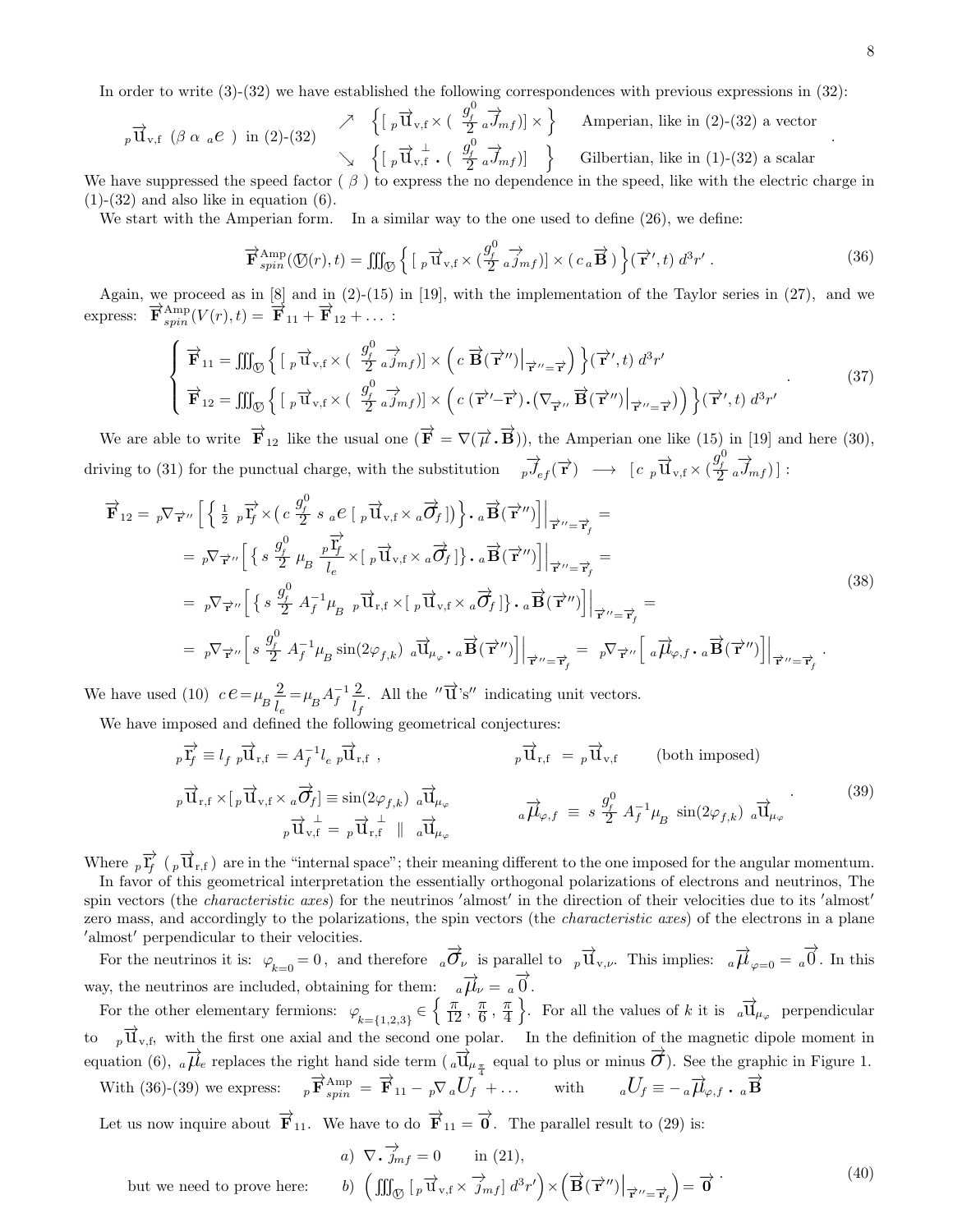We have not proven b). In a preliminary step for the proof we could use:  $\nabla_{\vec{r}} \cdot {\vec{u}}_{\vec{r}} \times [r' \vec{F}(\vec{r}')] = 0$ , where  $\vec{r}'$ is a position vector and  $\vec{F}$  is a vector function. For the neutrinos it is:  $[\overline{p} \overline{u}_{v,v} \times \overline{j}_{mv}] = \vec{0}$ ; and for the charged leptons it is:  $\overrightarrow{j}_{m,cl}$  perpendicular to  $_p \overrightarrow{u}_{v,cl} = _p \overrightarrow{u}_{r,cl}$ .

In a different way, acting like in (28), which inherits the 'essentially' punctual character of the particles:

$$
\overrightarrow{\mathbf{F}}_{11} = s \frac{g_f^0}{2} c_a e \left[ p \overrightarrow{\mathbf{u}}_{\mathbf{v},f} \times_a \overrightarrow{\mathbf{\mathcal{G}}}_f \right] \times a \overrightarrow{\mathbf{B}}(\overrightarrow{\mathbf{r}}'') \Big|_{\overrightarrow{\mathbf{r}}'' = \overrightarrow{\mathbf{r}}_f} =
$$
\n
$$
= s \frac{g_f^0}{2} c_a e \sin(2\varphi_{f,k}) p \overrightarrow{\mathbf{u}}_{\mathbf{v},\sigma,f} \times a \overrightarrow{\mathbf{B}}(\overrightarrow{\mathbf{r}}'') \Big|_{\overrightarrow{\mathbf{r}}'' = \overrightarrow{\mathbf{r}}_f} =
$$
\n
$$
= s \frac{2}{l_f} \Big| a \overrightarrow{\mu}_{\varphi,f} \Big| p \overrightarrow{\mathbf{u}}_{\mathbf{v},\sigma,f} \times a \overrightarrow{\mathbf{B}}(\overrightarrow{\mathbf{r}}'') \Big|_{\overrightarrow{\mathbf{r}}'' = \overrightarrow{\mathbf{r}}_f}.
$$
\n(41)

For electrons with perpendicular trajectories to the magnetic field and with  $\vec{\sigma}_e$  parallel to  $\vec{B}$ , we have the behavior:  $\|\vec{F}_{11}\| = \frac{2}{l}$  $\frac{2}{l_e}$   $\frac{\|\vec{B}\|}{\|\nabla\vec{A}\|}$  $\frac{\|\mathbf{B}\|}{\|\nabla (\overrightarrow{\mathbf{U}}_{\mu_e} \centerdot \vec{\mathbf{B}})\|}$  $\|\vec{F}_{12}\| \sim 10^{13} \|\vec{F}_{12}\|$ . The action of the magnetic field would produce a very large positive or negative acceleration of the particle in the tangent of the trajectory.

The mathematical treatment involved in differentiating (40) from (41) have to be clarified. Should we include a Dirac  $\delta$  to cancel the  $\mathbf{F}_{11}$  term? But, for us, the elementary fermions have geometrical structure.

For the second expression in  $(3)-(22)$ :

$$
{}_{p}\overrightarrow{\mathbf{F}}_{spin}^{\text{Gilb}} = \overrightarrow{\mathbf{F}}_{22} + \overrightarrow{\mathbf{F}}_{21} + \dots \qquad \begin{cases} \overrightarrow{\mathbf{F}}_{21} = c \frac{g_{f}^{0}}{2} s_{a} e \left[ \,{}_{p} \overrightarrow{\mathbf{u}}_{v,\text{f}}^{\perp} \cdot \,{}_{a} \overrightarrow{\mathbf{\mathcal{O}}}_{\text{f}} \right] \left( \,{}_{a} \overrightarrow{\mathbf{B}} (\overrightarrow{\mathbf{r}}'') \big|_{\overrightarrow{\mathbf{r}}'' = \overrightarrow{\mathbf{r}}_{\text{f}}} \right) \\ \overrightarrow{\mathbf{F}}_{22} = c \frac{g_{f}^{0}}{2} s_{a} e \left[ \,{}_{p} \overrightarrow{\mathbf{u}}_{v,\text{f}}^{\perp} \cdot \,{}_{a} \overrightarrow{\mathbf{\mathcal{O}}}_{\text{f}} \right] \left( \left( \,{}_{p} \overrightarrow{\mathbf{r}}_{f}^{\prime} \cdot \,{}_{p} \nabla_{\overrightarrow{\mathbf{r}}''} \right) \,{}_{a} \overrightarrow{\mathbf{B}} (\overrightarrow{\mathbf{r}}'') \big|_{\overrightarrow{\mathbf{r}}'' = \overrightarrow{\mathbf{r}}_{f}} \right) \end{cases} \tag{42}
$$

Our handling of the Gilbertian term follows similar steps, now the similitude with (1)-(22). For  $\overrightarrow{F}_{22}$ :

$$
\overrightarrow{\mathbf{F}}_{22} = s \frac{g_f^0}{2} \mu_B A_f^{-1} \frac{2}{l_f} \cos(\frac{\pi}{2} - 2\varphi_{f,k}) \left( p \overrightarrow{\mathbf{u}}_{v,\mathbf{f}} \cdot a \overrightarrow{\mathbf{u}}_{\mu_\varphi} \right) \left( p \overrightarrow{\mathbf{r}}_f \cdot p \nabla_{\overrightarrow{\mathbf{r}}''} \right) a \overrightarrow{\mathbf{B}}(\overrightarrow{\mathbf{r}}'') \Big|_{\overrightarrow{\mathbf{r}}'' = \overrightarrow{\mathbf{r}}_f} =
$$
\n
$$
= \left( s \frac{g_f^0}{2} A_f^{-1} \mu_B \sin(2\varphi_{f,k}) a \overrightarrow{\mathbf{u}}_{\mathbf{r},\mathbf{f}} \cdot p \nabla_{\overrightarrow{\mathbf{r}}''} \right) a \overrightarrow{\mathbf{B}}(\overrightarrow{\mathbf{r}}'') \Big|_{\overrightarrow{\mathbf{r}}'' = \overrightarrow{\mathbf{r}}_f} = \left( a \overrightarrow{\mu}_{\varphi,f} \cdot p \nabla_{\overrightarrow{\mathbf{r}}''} \right) a \overrightarrow{\mathbf{B}}(\overrightarrow{\mathbf{r}}'') \Big|_{\overrightarrow{\mathbf{r}}'' = \overrightarrow{\mathbf{r}}_f} \tag{43}
$$

with  $_p \vec{u}_{v,f}^{\perp} \cdot a \vec{u}_{\mu_{\varphi}} = p_1$  and  $_a \widetilde{\vec{u}}_{r,f} \equiv p_1 \frac{2}{L}$  $\frac{2}{l_f} \widetilde{r}_f \equiv a \overrightarrow{\mathbf{u}}_{\mu_\varphi}$  (imposed).

We easily observe the similarities with classical electromagnetism. In order to obtain the same magnetic field, at least at large enough distances of the magnetic dipole (moments), the r in  $m = \frac{1}{2} \int (r \times J) d^3r$  and the  $\tilde{r}$  in  $\mathbf{m} = (+g - (-g))\tilde{\mathbf{r}}$  (two opposite magnetic monopoles) are perpendiculars to each other. See equations (12) and (19) in [19] and the graphic representations of the fields of a "pure" and of a "physical" dipole in Figure 5.55 in [2] (page 255). And the term  $\mathbf{F}_{21}$ :

$$
\overrightarrow{\mathbf{F}}_{21} = s \frac{g_f^0}{2} c_a e \sin(2\varphi_{f,k}) \frac{1}{p} a \overrightarrow{\mathbf{B}}(\overrightarrow{\mathbf{r}}'') \Big|_{\overrightarrow{\mathbf{r}}'' = \overrightarrow{\mathbf{r}}_f} = \frac{1}{p} \left\{ s \frac{2}{l_f} \left\| a \overrightarrow{\mu}_{\varphi,f} \right\| \right\} a \overrightarrow{\mathbf{B}}(\overrightarrow{\mathbf{r}}'') \Big|_{\overrightarrow{\mathbf{r}}'' = \overrightarrow{\mathbf{r}}_f} , \tag{44}
$$

Using a similar argument to the one after (41), this force would have a very large action in the direction of the magnetic field, which we know it is not the case. This can be an argument against the Gilbertinan interpretation of the magnetic moment. Also, experiments with neutrons (Section VII in [19] and [22]) suggest the Amperian character for the force  $p\overrightarrow{F}_{spin}$ . Therefore we study  $p\overrightarrow{F}_{spin} = p\overrightarrow{F}_{spin}^{Amp}$ , even without electric charge.

We will not further discuss these questions. One way to avoid them consists in establishing, instead of the first expression in (3)-(32), a fundamental law for this force, also valid for neutrinos, in the form:

$$
{}_{p}\overrightarrow{\mathbf{F}}_{spin} = {}_{p}\overrightarrow{\mathbf{F}}_{spin}^{\text{Amp}} = -{}_{p}\nabla_{a}U_{f} \quad \text{with} \quad aU_{f} \equiv -{}_{a}\overrightarrow{\mu}_{\varphi,f} \cdot a\overrightarrow{\mathbf{B}} \quad \text{(equation (38))}.
$$

Griffiths [2] (page 378) writes about a term in the Lorentz force law with such form ( $\nabla$ ( $\mathbf{m.B}$ )):

"in any event it is not classical electrodynamics". Obviously this is the case: the spin is not classical physics.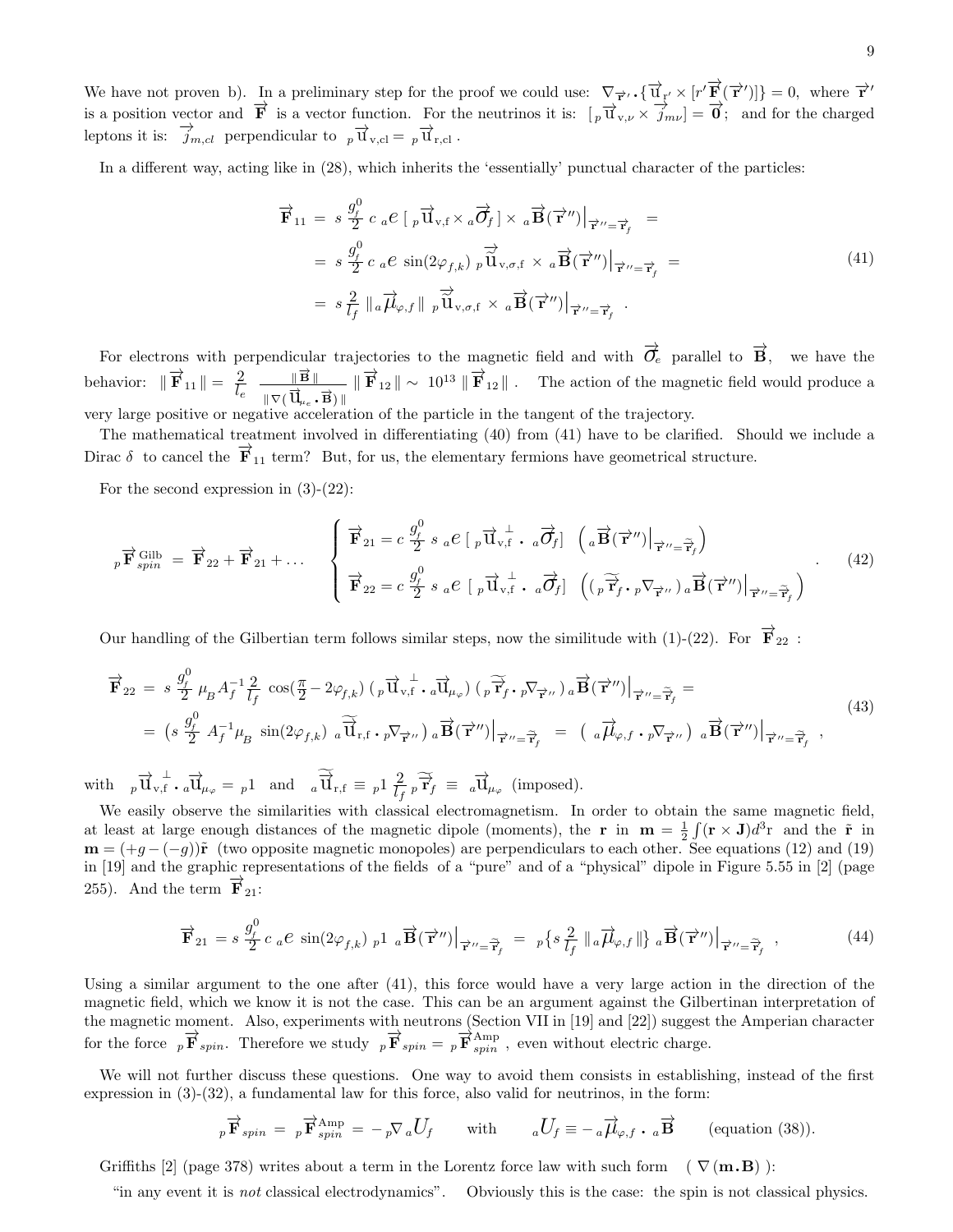We can compare the formula (14), prior to the radiative corrections  $(\Delta g_{\ell} = 0)$ , with the last formula in (39), the absolute values and the norms (see Appendix D):

$$
\frac{|\mu_{f,k}|_{\Delta g_{f}=0}}{||a\overrightarrow{\mu}_{\varphi,f}||} = \frac{\frac{k}{3}}{\sin(2\varphi_{f,k})} = \begin{cases} \frac{1/3}{\sin(\pi/6)} = \frac{2}{3} = 0.66 & \text{d-quarks} \\ \frac{2/3}{\sin(\pi/3)} = \frac{4}{3\sqrt{3}} = 0.77 & \text{u-quarks} \\ \frac{1}{\sin(\pi/2)} = 1 & \text{charged leptons} \end{cases}
$$
(45)  

$$
a\overrightarrow{\mu}_{\nu} = \overrightarrow{0}
$$

Let us interpret these equations for the elementary fermions:

a) for the quarks. Unluckily, the results of the equation in (38) and particularly (45) tell us their irrelevancy for the quarks: at the experimental level and at least at present day, the quarks under the strong force are always confined and we also do not know their masses with enough precision. This argument applies to the fourth term (4)-(32) too. Therefore we are not going to consider them any further (see Appendix D),

b) for the neutrinos. With  $_{q}\overrightarrow{O}_{\nu}$  parallel to  $_{p}\overrightarrow{U}_{v,\nu}$ , which implies  $\varphi_{k=0}=0$  and therefore  $\sin(2\varphi_{k=0})=\sin(0)=0$ , it is:  $p \overrightarrow{\mathbf{F}}_{spin}|_V = p \overrightarrow{\mathbf{0}}$  the magnetic fields do not have action over the neutrinos,

c) for the electrically charged leptons  $(cl): 2\varphi_{cl,3} = \frac{\pi}{2} \implies \sin(2\varphi_{cl,3}) = \sin(\frac{\pi}{2}) = 1$ , with  $||_a \overrightarrow{\mu}_{\frac{\pi}{4},f} || = \frac{g_{cl}^0}{2} A_{cl}^{-1} \mu_{B}$ , and therefore  $_{a} \overrightarrow{\mu}_{\frac{\pi}{4},cl} = s \parallel_{a} \overrightarrow{\mu}_{\frac{\pi}{4},cl} \parallel_{a} \overrightarrow{\mathbf{u}}_{\mu_{\frac{\pi}{4}}} = s \mu_{cl,3} \overrightarrow{_{a} \mathbf{u}}_{\mu_{\frac{\pi}{4}}}$ , with  $\mu_{cl,3}$  in (14).

We now apply these results to the classical Stern Gerlach type experiments. We initially consider electrons, with their trajectories perpendicular to the magnetic field and taking apart the cyclotron effects due to the force  $p\overrightarrow{F}_{elec}$ . The Lorentz force law drove for the magnetic dipoles to a force of the form  $\nabla(\vec{\mu}.\vec{B})$ . This is the result obtained with (38). But, already in (1922) Einstein, Ehrenfest and later Schwinger and Feynman pointed out the difficulties for explaining the only two specific values [23] , [24]. The question relies on whether the dominance of: (a) the rotation of the magnetic dipole moment direction around the lines of the magnetic field due to a torque (dynamical) with the Larmor frequency, or (b) over a different rotation that tends to align the magnetic dipole with the magnetic field, likewise a compass in the magnetic field of the Earth. The role of the measurement process is treated in [25], [26] with a spin relaxation and in a different way in [27], [28] (with the wave function).

There is a noticeable difference in our treatment: we have imposed the inclusion of the *characteristic axis* in a plane perpendicular to the velocity of the charged lepton. We write some first approach classical qualitative comments.

In the experiment, the magnetic field varies in a small region from zero to the values inside the magnet. At first the magnetic field is zero and there is not a "Larmor rotation". As the particle moves to enter in the magnet, the magnetic field increases and it starts the alignment competing with the "Larmor rotation", but this rotation would force a change in the direction of the velocity due to our definition of  $_{a}\overline{d}_{\mu_{e}}$ , always perpendicular to  $_{p}\overline{d}_{v,e}$ . This change could be ′arbitrary′ large depending in the ′arbitrary′ directions of the dipole magnetic moment. Could we conclude the predominance of the alignment over the "Larmor rotation"?

In what way do we have the "Larmor rotation"? We can introduce it via QED with the action of the radiative corrections. We assume a modification of the vector magnetic dipole moment by adding a very small vector in any direction. Experimental results with the anomalous magnetic moments tells us of a small modification of the electromagnetic vector magnetic dipole moment given by the way in which the anomalous  $\sigma_{\mu\nu}$  couples to the electromagnetism alone [21]. The result of this modification can be in any close direction to the original one. Once the particles enter the magnetic field and with the predominance of the alignment described above, we have the "Larmor particles effect the magnetic field and with the predominance of the anguinem described above, we have the Elamore rotation" of a slightly modified axis (of  $_{a}\overrightarrow{\mu}_{\tilde{\varphi},d}$ ) around the lines of the magnetic field, wit them. This one is the fact that permits this "Larmor rotation", which is independent of the value of the angle.

Schematically: with  $\tilde{\varphi} = \frac{\pi}{2} + \Delta \varphi$  we have a "Larmor rotating" vector  $\alpha \overrightarrow{\mu} \tilde{\varphi}_{\tilde{\varphi}, cl}$ . Bellow equation (13) we wrote  $g_f = g_f^0 + \Delta g_f$ ; we now write:  $\frac{1}{a \mu} \vec{\mu}_{\tilde{\varphi}, cl} = \frac{1}{a \mu} \frac{1}{4} d_{\tilde{\varphi}, cl} + \Delta_a \mu \frac{1}{4} \Delta_{\varphi, cl}$  with  $\frac{1}{a \mu} \vec{\mu}_{\tilde{\pi}, cl}$  parallel to  $\frac{1}{a \mu}$ . The condition of the orthogonality of the vector magnetic dipole and the velocity forces a helical trajectory for the charged lepton. The helix with an irregular but periodic pitch and a very small radius. Perhaps this reminds of the old concept 'Zitterbewegung' [29].

The above explanation would also justify the results of Rabi (1929) [23] (pages 24, 25) and [24] (pages 58, 59) using a homogeneous magnetic field but with the bean in a non perpendicular direction to the magnetic field.

Original experiments with neutral atoms, complex systems, still require to add some more explanations.

• The fourth term  ${}_p\overrightarrow{\mathbf{F}}_{m,E} \equiv {}_p\overrightarrow{\mathbf{F}}_{\overrightarrow{E},\overrightarrow{J}_m}$ . Now the guidance is with  ${}_p\overrightarrow{\mathbf{F}}_{elec} = (\alpha{}_a e)_p \overrightarrow{\mathbf{E}}$  (the first one in (1)-(32)), and we write it in the form:

$$
{}_{p}\overrightarrow{\mathbf{F}}_{m,E} = -(\beta) s^{\prime\prime} \frac{g_{f}^{0}}{2} {}_{a}e \left[ {}_{a}\overrightarrow{\mathbf{u}}_{\mathbf{v},\mathbf{f}} \cdot {}_{a}\overrightarrow{\mathcal{O}}_{f} \right] {}_{p}\overrightarrow{\mathbf{E}} = -(\beta) s^{\prime\prime} \frac{g_{f}^{0}}{2} \frac{2}{c l_{e}} \mu_{B} \left[ {}_{a}\overrightarrow{\mathbf{u}}_{\mathbf{v},\mathbf{f}} \cdot {}_{a}\overrightarrow{\mathcal{O}}_{f} \right] {}_{p}\overrightarrow{\mathbf{E}} . \tag{46}
$$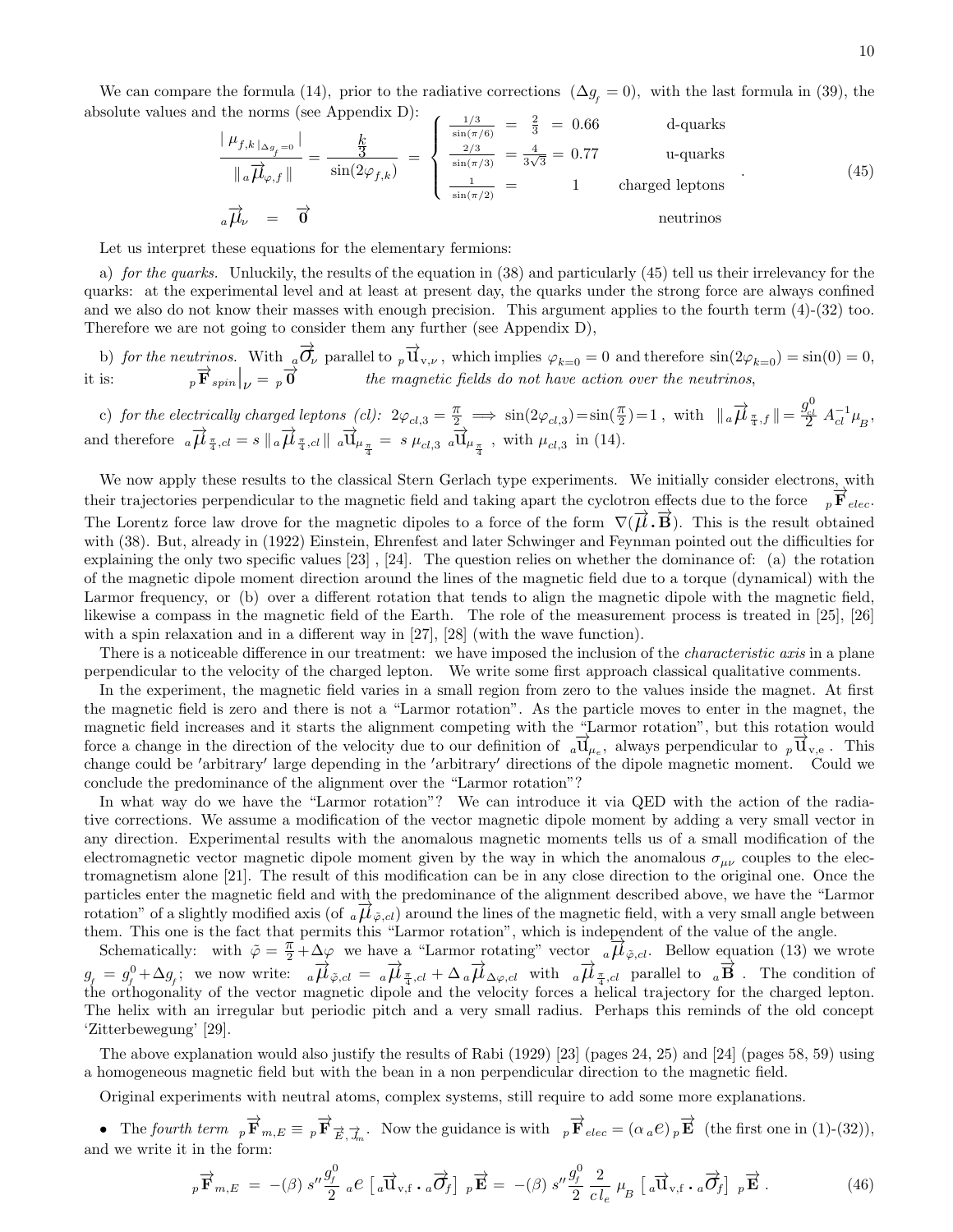It is not clear the  $\beta$  dependence; in any case, experiments would decide. A possible experiment in Appendix F.

For the charged leptons it is:  $\overrightarrow{\mathbf{F}}_{m,E}\Big|_{cl} = p\overrightarrow{\mathbf{0}}, \quad \text{due to the perpendicularity of} \quad a\overrightarrow{\mathbf{0}}_{cl} \quad \text{with} \quad a\overrightarrow{\mathbf{U}}_{v,cl} .$ And for the neutrinos, due to the parallelism of  $_{a}\overrightarrow{O}_{\nu}$  with  $_{a}\overrightarrow{U}_{v,\nu}$ , we obtain:

generalized formula for the electromagnetic force over a neutrino:

$$
{}_{p}\overrightarrow{\mathbf{F}}_{\nu} = -(\beta) s'' \frac{g_{\nu}^{0}}{2} a e_{p} \overrightarrow{\mathbf{E}}.
$$
 (47)

 $\Omega$ 

The second form with:  $p\vec{F}_{m,E} = -(\beta) s'' \frac{g_{\nu}^0}{2} a e \left[ a \vec{u}_{v,\nu}^{\perp} \times a \vec{\sigma}_{\nu} \right] \times p \vec{E}$  (in (4)-(32) (b) ). This one towards the form of the Lorentz-Dirac force law (equation (51)), although without monopoles. We need some other rule to fix  $_{a}\overrightarrow{u}_{v,\nu}^{\perp}$ .

Three more simple possibilities with:

$$
(4) \quad p\overrightarrow{\mathbf{F}}_{m,E} : \qquad \begin{cases} \begin{array}{ccc} (c) & -\left(\beta\right)s^{\prime\prime}s\left\{\begin{array}{c} \frac{\partial}{\partial\mathbf{F}}\downarrow\mathbf{F} & \frac{\partial}{\partial\mathbf{F}}\downarrow\mathbf{F}\end{array}\right\} & p\overrightarrow{\mathbf{E}} \\ \begin{array}{ccc} (d) & -\left(\beta\right)s^{\prime\prime}s\left\{\begin{array}{c} \frac{\partial}{\partial\mathbf{F}}\downarrow\mathbf{F} & \frac{\partial}{\partial\mathbf{F}}\end{array}\right\} & \times p\overrightarrow{\mathbf{E}} \\ \begin{array}{ccc} (e) & -\left(\beta\right)s^{\prime\prime}s\left\{\begin{array}{c} \frac{\partial}{\partial\mathbf{F}}\downarrow\mathbf{F} & \frac{\partial}{\partial\mathbf{F}}\end{array}\right\} & \times p\overrightarrow{\mathbf{E}} \end{array} \end{cases}
$$

(c) and (d) in order to follow the forms expressed in (3)-(32) and (e) again with the Lorentz-Dirac form in (51).

 $p \cdot$ 

We summarize: charged leptons neutrinos a −→<sup>u</sup> v,f . <sup>a</sup> −→σf p −→<sup>E</sup> −→ <sup>p</sup> −→<sup>0</sup> , , <sup>p</sup> −→<sup>E</sup> (a) a −→u v,f ⊥ ×<sup>a</sup> −→σf × <sup>p</sup> −→<sup>E</sup> −→ <sup>p</sup> −→<sup>0</sup> , , a −→u v,<sup>ν</sup> ⊥ ×<sup>a</sup> −→σν ×p −→<sup>E</sup> (b)

$$
\overrightarrow{\mathbf{F}}_{m,E} : -s''(\beta) \frac{g_{f}^{0}}{2} a e \begin{cases} \frac{1}{a \overrightarrow{\mathbf{u}}_{\mathbf{v},f} \cdot a \overrightarrow{\mathbf{G}}_{f} & p \overrightarrow{\mathbf{E}} \rightarrow \\ \frac{1}{a \overrightarrow{\mathbf{u}}_{\mathbf{v},f} \times a \overrightarrow{\mathbf{G}}_{f} \times p \overrightarrow{\mathbf{E}} \rightarrow \frac{1}{a \overrightarrow{\mathbf{u}}_{\mathbf{v},cl} \times a \overrightarrow{\mathbf{G}}_{cl} \times p \overrightarrow{\mathbf{E}} \rightarrow \\ & \frac{1}{a \overrightarrow{\mathbf{G}}_{f} \times p \overrightarrow{\mathbf{E}} \rightarrow \frac{1}{a \overrightarrow{\mathbf{G}}_{cl} \times p \overrightarrow{\mathbf{E}} \rightarrow \frac{1}{a \overrightarrow{\mathbf{G}}_{cl} \times p \overrightarrow{\mathbf{E}} \rightarrow \frac{1}{a \overrightarrow{\mathbf{G}}_{p} \times p \overrightarrow{\mathbf{E}} \end{cases} (c)
$$

$$
\begin{array}{ccccccc}\n[a\mathbf{u}_{\mathbf{v},f} \times_a \mathbf{U}_f] \times_p \mathbf{E} & \longrightarrow & [a\mathbf{u}_{\mathbf{v},c1} \times_a \mathbf{U}_{c1}] \times_p \mathbf{E} & , & & p \mathbf{U} & & & & \\
& & & & & & & & \\
a\overrightarrow{O}_f & \times_p \overrightarrow{\mathbf{E}} & \longrightarrow & & & & & & \\
& & & & & & & & \\
\end{array}
$$

There are reasons against the last three: electrons would be notoriously affected in arbitrary electric fields (apart from  $(1)-(22)$ ). On other side, (c) and (d) would represent a null force on the neutrinos.

In relation to our proposed generalization of the Lorentz force equation it deserves a mention two different types of researches. First, some researchers studying the force on magnetic dipoles, using internal forces and "hidden momentum", add a term and they write for the force the formula:  $\vec{F} = \nabla(\vec{\mu} \cdot \vec{B}) - \frac{d}{dt}(c^{-2}\vec{\mu} \times \vec{E})$  [14], [15], [16]. Second, the model proposed by Rashba (1957) for the action of electric fields over spin-orbit couplings, [30], [31].

The following commentaries are pertinent for the neutrinos, [32], [33], [34]

i) an important consequence of the massive neutrinos is their possible electromagnetic interaction, "a new physics". At present time, experimental results are negative: there is not a magnetic dipole moment up to  $10^{-11}\mu_B$  or  $10^{-12}\mu_B^{}$ . The frontier value for not having this "new physics " in the order of  $10^{-19}\mu_B^{}$ , still far from reachable in any experiment [32]. Let us pay attention to  $\mu_B$ . It was obtained in relation to the electric charge and mass of an electron and used for the muon and quarks (in the way of (13)). Continuing that process, the value for the  $\mu_{\nu}$  should be 0 as we would write  $k = 0$  in (14) (electrically chargeless neutrino) even with  $A_{\nu}^{-1}$  very large, a consequence of a mass of, at most, a few electron-volts for a neutrino. This means that  $\mu_B$  is taken exclusively as a unit of measurement. In brief: <sup>-1</sup>k  $\mu_B$  (k = 0) or  $\frac{q_\nu \hbar}{2m_\nu}$  (q<sub>v</sub> = 0) either are 0 or have no meaning for neutrinos,

ii) in this research, the neutrinos have an *axial vector magnetic charge*  $\overrightarrow{a}_{m,\nu}$  with norm  $J_{m,\nu} = e \neq 0$  but with null magnetic moment  $_{a}\vec{\mu}_{\nu} = _{a}\vec{0}$  (see figure 1). This is due to the *characteristic axis* (spin) always in the direction of the velocity and both under a vector product (equations in (39)). Afterwards (perhaps) it could be added a magnetic moment, due to virtual processes, with:  $\mu_{\nu} = (\frac{g_{\nu}}{2}) \mu_{B} < (10^{-11}) 10^{-23} = 10^{-34} J \hat{t}^{-1}$ .

iii) the neutrinos are under the action of electrical fields  $p\overrightarrow{F}_\nu$  (in (4)-(32)), although their electrical charge is 0, but they are not affected by magnetic fields  $(p \overrightarrow{F}_{\overrightarrow{B}, \overrightarrow{J}_{m,\nu}} = p \overrightarrow{0})$ , although their magnetic charge  $(J_{m,\nu} = e)$  is not 0. This is so with the ruling equation (47), up to the possible effect of virtual processes (previous comment).

.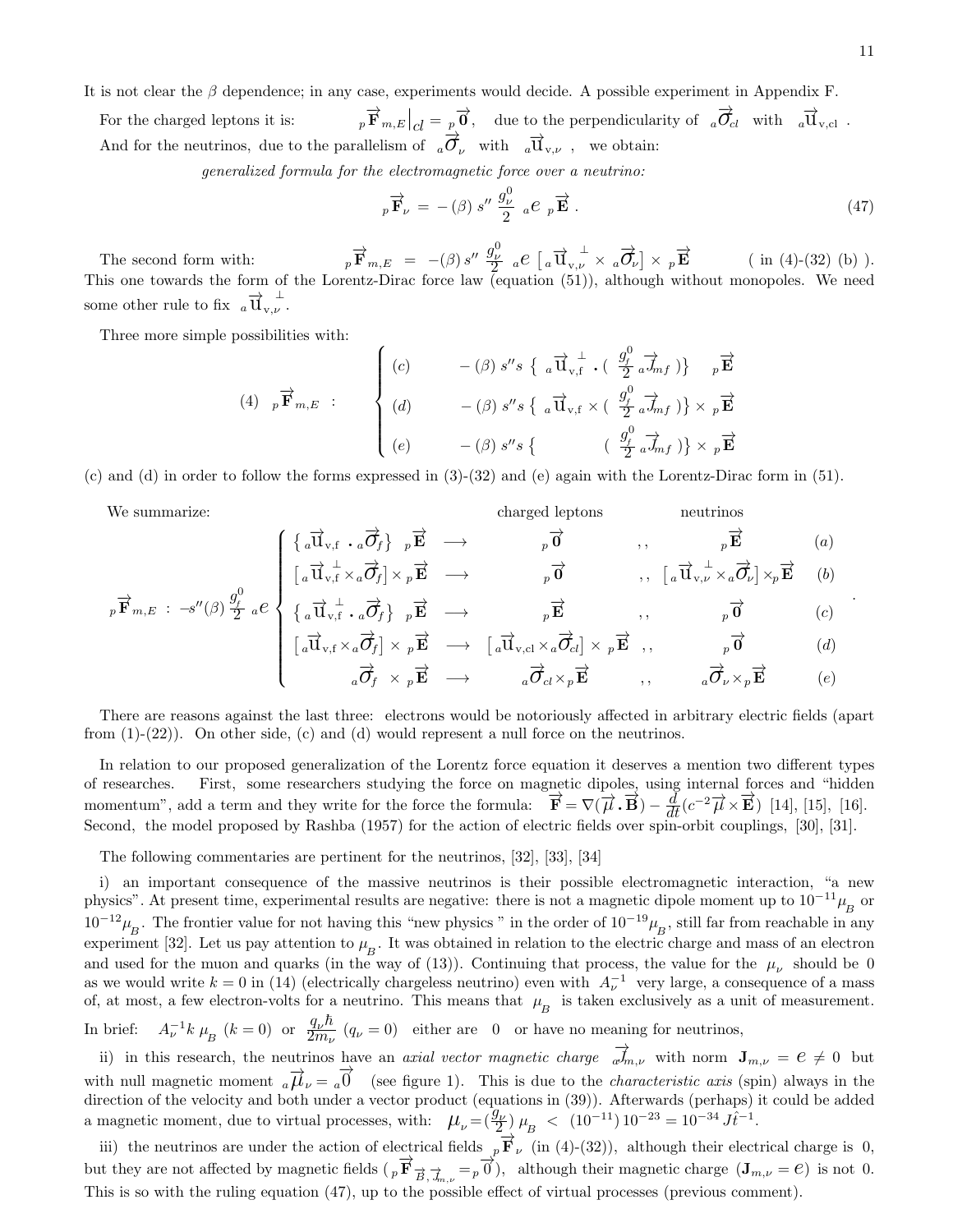#### III. DISCUSSION. CONCLUSIONS.

We can adopt one of these two positions, to keep some of the defined magnitudes in an "internal space" (unknown) in a similar way as in the Amperian model, or to implement a model which would explain these magnitudes. This last is the position of this author as mentioned above envisaging a geometrical model for the elementary fermions [35].

In order to answer the question in the Preliminary we proceeded to the construction associated to equations (7)-(18). We have started with the conjecture in (7). This first conjecture suggests the non null masses of every elementary fermion, including the neutrinos. And we also obtain unexpected results: there are hints for some features of the electromagnetic phenomena that were not accounted previously. Is this a possible "new physics", beyond the Standard Model? The initial key point is in the concept of an axial vector magnetic charge, our second conjecture (in (15)).

The conjecture in (7) jointly with our definition of electric charge (9) and (b)-(12) involve the definition of four characteristic magnitudes  $m_f$ ,  $l_f$ ,  $t_f$ ,  $b_f$ , corresponding to  $\{M, L, T, B\}$ , for every elementary fermion. A question lays in: what are the actual values and the physical or geometrical significance of these four magnitudes? We have seen the results for the electrons (charged leptons), hardly for the quarks, and nothing for the neutrinos (we do not know their masses); there are not enough experimental data. The significance of  $m_f$  is essentially clear; which is not the case for  $l_f$ ,  $t_f$  and  $b_f$ .

We have been guided by the following idea: there is a *vector magnetic charge* (spin vector) which we conjecture in equation (15), and an electric charge (scalar), both axial sources and independent of each other, although deeply interconnected in the physical phenomena: the electromagnetic fields. The neutrinos are singular cases: they do not have electric charge and therefore they can not produce an electric current  $(a\vec{J}_{e,\nu} = a\vec{0})$ . The definition of an internal magnetic dipole moment for them as an Amperian concept is questionable. The pathway is as follows.

The elementary fermions have four different values of the electric charge, without taking account of the sign, which we relate with four different values of a constant (and of an angle variable) to a unit of electric charge  ${}_{a}e$ .

But, they have only one value of the spin with two projections (as scalars). Its measurement involves the intrinsic dipole magnetic moment, customarily considered as Amperian, which implies a non null electric charge, therefore it should not be valid for the neutrinos. In order to solve this problem, it is in our aim to avoid the electric charge as the source for the intrinsic dipole magnetic moments. This motivates the definitions (15)-(18) in a first step, with a vector character for these sources.

Previous comment, at once with the form of the equations and the dimensional analysis in the formulas in (19), suggest the vector character for the basic magnitude representing the internal magnetic property (the spin) of the elementary fermions. This vector in the definition (15), in terms of the characteristics mass, length - time and magnetic field; and in (16)-(17) with the same unit: the electric-magnetic charge  ${}_{a}e$ . But there are various specific (discrete) values of this vector, with the characteristic axes  $\vec{\sigma}_f(\varphi_k)$ , behind the definition:  $\frac{k}{3} = \frac{4}{\pi} \varphi_{f,k}$ , up to a cylindrical symmetry. They are graphically represented in the Figures 1 and 2 in Appendix G. Our analysis forbids the inclusion of polar scalar magnetic charges (monopoles) in the definition of the elementary fermions.

Let us return to the intrinsic magnetic dipole moment  $\mu_{f,k}$ . In a first approach we define it in terms of the parameter imposed for the electric charge,  $k$ , in formula (18); this is coincident with the results of the Amperian treatment. Later, by using geometrical argument we propose its vector definition in equations (39), this time in terms of a new parameter, an angle  $\varphi_{f,k}$ . The relation between them, thanks to the vector character:  $\frac{k}{3} \leftrightarrow \sin \varphi_{f,k}$ . We write it in the form  $_{a}\overrightarrow{\mu}_{\varphi,f}$ . Up to this point our arguments are based only in the electromagnetism with a generalization of the Maxwell's equations and of the Lorentz force law.

Afterwards, the necessity for a rectification of this value due to the inclusion of the radiative corrections, with implications for the value of the gyromagnetic ratio. The radiative corrections permit slights vector corrections of the internal dipole magnetic moment in any close direction to the exclusively electromagnetic one with an average  $\langle \overline{d} \vec{\mu}_{\varphi,f}(g_f) \rangle$  assumed in the original direction  $\overline{d} \vec{\mu}_{\varphi,f}(g_f^0)$ ; except, perhaps, for the neutrinos (due to the zero value). The vector aspect implies:<br> $\|\begin{array}{c} \parallel_a \overrightarrow{\mu}_{\varphi,f}(g) \end{array}$ 

$$
\|\,_{a}\overrightarrow{\mu}_{\varphi,f}(g_{_{f}}^{0})\,\| - \|\,\Delta_{a}\overrightarrow{\mu}_{\varphi,f}(\Delta g_{_{f}})\,\| \,\leq\, \|\,_{a}\overrightarrow{\mu}_{\varphi,f}(g_{_{f}})\,\| \,\leq\, \|\,_{a}\overrightarrow{\mu}_{\varphi,f}(g_{_{f}}^{0})\,\| + \|\,\Delta_{a}\overrightarrow{\mu}_{\varphi,f}(\Delta g_{_{f}})\,\| \,.
$$

For the QED treatment for the electrons see the chapters 6 and 7 in [21]. In particular we are interested in equations from (6.33) to (6.35) and (7.46). At the present stage it is not clear the relationship of  $\sigma^{\mu\nu} q_{\nu}$  and of our geometrical hypothesis. Could this be relevant in the specific calculation of the g-factor and its concomitant  $\alpha$ ? (apply it to the g-2 muon problem).

With the excuse of studying the relationship of the masses of the elementary fermions and their spins, we have been driven to a generalization of the classical electromagnetism. The spin is a quantum mechanical concept. For us it is a bridge from the classical to the quantum. We need it in order to explain the magnetism (the Amperian apart) but we can not understand it classically: the obscure concept of "rotations in an internal space". In this study we have based the (internal) magnetism upon the concept of a *characteristic axis*, avoiding any reference to rotations,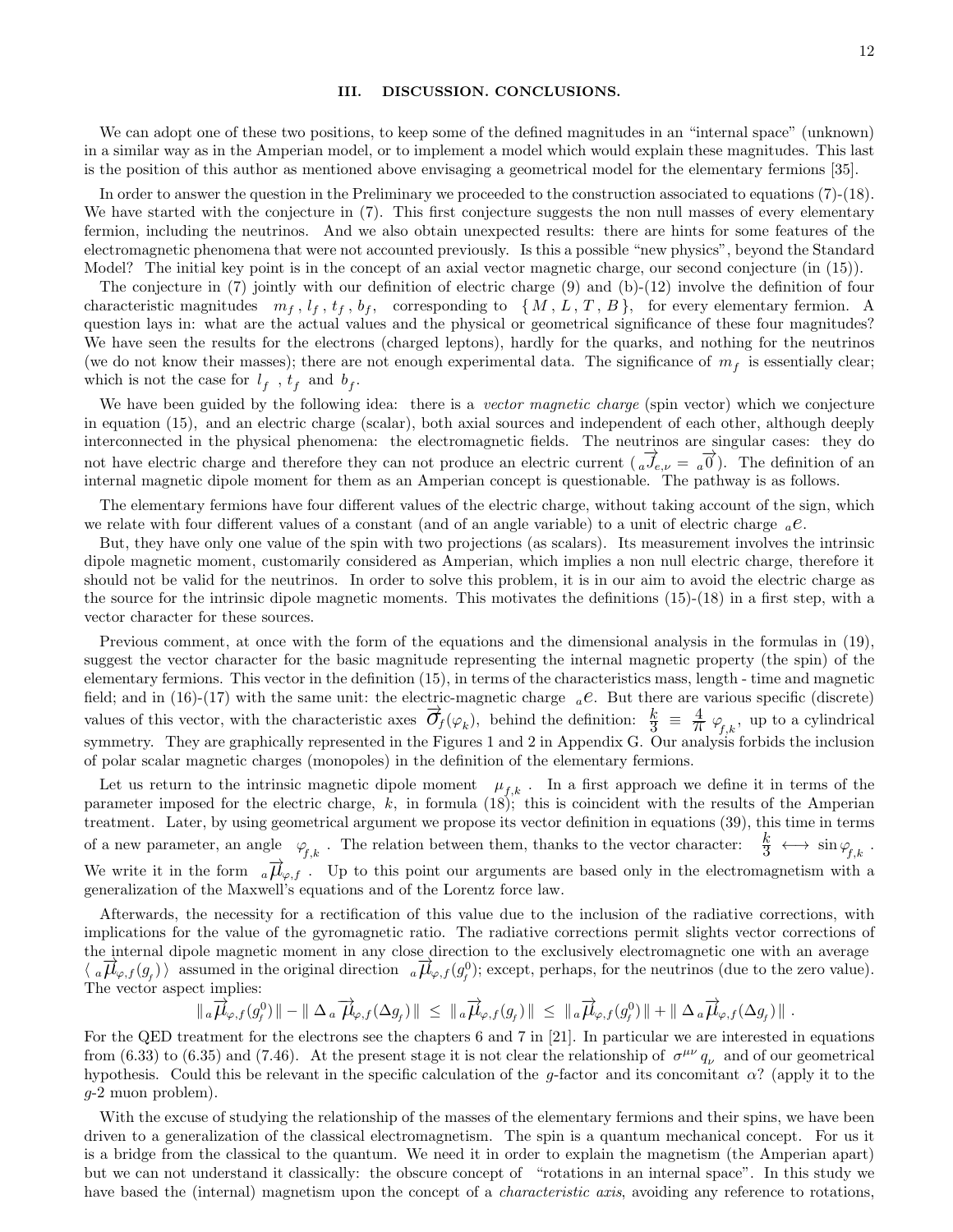although its defining direction is expressed in terms of the Pauli matrices, which are deeply involved with rotations. We do not need the three dimensional rotations any more for this magnetism (the spin).

We have tried to show up the study as simple and far reaching as possible, with two important drawbacks:

the anomalous magnetic moment; we need to study it with the techniques of the QED which is out of scope at this level, motivating many of the questions without answer. Here we have posted a possible answer to the reticence expressed by Einstein, Ehrenfest, Schwinger and Feynman; and

a deeper justification of the geometrical foundations and also of their analytical consequences. In this sense, it reminds the "obscure internal space" concept. An exposition of the geometrical structure of the elementary fermions is in another study [35]. In addition, the metrical structure of the time space would be very relevant.

In brief, the main points of this study are:

the conjecture in ( 7 ) with the characteristic mass, length, time and subsequently the magnetic part,

the conjecture in (15) for a discrete axial magnetic vector charge; discrete in two aspects: a magnitude and a direction in space, an axial characteristic axis (with the  $_{a}\overrightarrow{\sigma}$  vectors),

the generalizations: straight ahead for the Maxwell's equations and complex for the Lorentz force law,

the definition of a vector dipole magnetic moment in terms of an axial vector magnetic charge and unit vector velocities,

a special consequence, the unique behavior of the neutrinos: they have magnetic charge but they do not respond to magnetic fields, up to a possible anomalous magnetic moment; although they do not have electric charge they are under the action of electric fields, with a suggestion for an experimental verification. See Appendices F and G (figure 4).

The exposition raises many questions along the text. Even more we have to search that we are not driven to erroneous answers to what it is already known. Finally, with Griffisth, after the equation (5.2) in the page 212 in [2], we write:

#### a theory needs to be validated with experiments.

The author of these pages is conscious of the unusual of the proposed model. Even if it is wrong or there are mistakes, the motivation to present it is based in the hope that there are enough ideas for a better development by other researchers.

### IV. ACKNOWLEDGMENTS

This author is most grateful to Gabriel Alvarez Galindo and Luis Martinez Alonso. Gabriel Alvarez communicated the ref. [19] and maintained many useful discussions.

# APPENDIX A: PHYSICAL CONSTANTS AND DIMENSIONS. [2] [36]

| $\left\{ \begin{array}{ll} c=2.999\,792\,458\  \  10^{\,8}\;ms^{-1}\; ,\\[1mm] \hbar=1.054\,571\,817\,10^{-34}J\,s\; ,\\[1mm] e=1.602\,176\,634\,10^{-19}\,Kg\,s^{-1}\,\hat t^{-1}\;\; (C)\; , \end{array} \right.$ | $[c] = L T^{-1}$                                                                                                                                     |
|---------------------------------------------------------------------------------------------------------------------------------------------------------------------------------------------------------------------|------------------------------------------------------------------------------------------------------------------------------------------------------|
|                                                                                                                                                                                                                     | $[\hbar] = ML^2T^{-1}$ .                                                                                                                             |
|                                                                                                                                                                                                                     | $ e  = MT^{-1}B^{-1}$                                                                                                                                |
| $1 MeV = 1.602 176 634 10^{-13} J$ ,                                                                                                                                                                                | $1 J = 6.241 509 074 10^{12} MeV$ .                                                                                                                  |
| $m_e = 9.109\,383\,701\,10^{-31}Kg$ ,                                                                                                                                                                               | $m_e (c^2) = 0.510\,998\,950\,MeV$ .                                                                                                                 |
| $[a\overrightarrow{B}] \equiv B$ ,                                                                                                                                                                                  | $\begin{bmatrix} p \ \overrightarrow{E} \end{bmatrix} = \begin{bmatrix} p \overrightarrow{v} \times q \overrightarrow{B} \end{bmatrix} = LT^{-1}B$ . |
| $\epsilon_0 = 8.85 10^{-12} C^2 N^{-1} m^{-2}$ ,                                                                                                                                                                    | $\lceil \epsilon_0 \rceil = \lceil C^2 N^{-1} m^{-2} \rceil = ML^{-3} B^{-2}$ .                                                                      |
| $c^2 = (\epsilon_0 \mu_0)^{-1}.$                                                                                                                                                                                    |                                                                                                                                                      |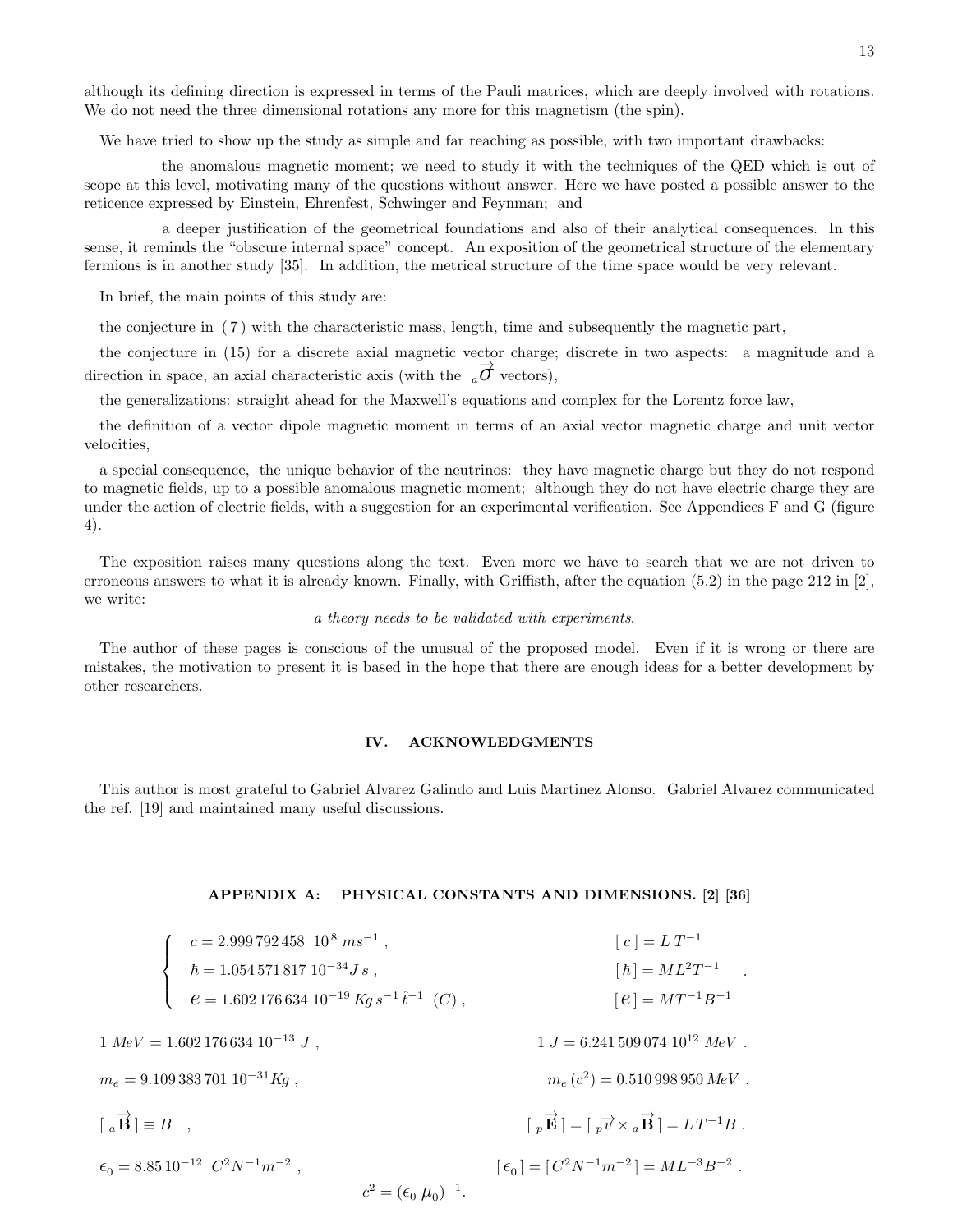$$
\mu_0 = 4\pi 10^{-7} N A^{-2} (NC^{-2}T^2), \qquad [\mu_0] = [c^{-2} \epsilon_0^{-1}] = M^{-1} L T^2 B^2.
$$
  
\n
$$
\begin{cases}\n[\overrightarrow{L}] = [\overrightarrow{\tau} \times \overrightarrow{\tau}] = [m \overrightarrow{\tau} \times \overrightarrow{\tau}] = ML^2 T^{-1} = [\hbar], \qquad \text{Mech. ang. moment} \\
[\overrightarrow{\mu}] = [\frac{e}{2} \overrightarrow{\tau} \times \overrightarrow{\tau}] = ML^2 T^{-2} B^{-1} = M^{-1} [e][\hbar], \qquad \text{Magnetic moment}\n\end{cases}
$$
  
\n
$$
\begin{cases}\n2 = g_e^0 \qquad g - \text{factor (gyromagnetic ratio)}, \qquad g_e = 2.00231930436153 \\
\mu_B = \frac{e}{2m_e} = 9.2740997 10^{-24} J \hat{t}^{-1} (m^2 A), \qquad \hat{t} \equiv \text{ Tesla}, [\hat{t}] = B \\
\mu_e = -928.47643 10^{-26} J \hat{t}^{-1} \approx \frac{1}{206.768} \mu_e \qquad m_\mu = 206.768 \ m_e\n\end{cases}
$$
  
\n
$$
[\vec{r} \rightarrow e] = \begin{cases}\n[\mu_0^{-1} {}_p \nabla \times {}_a \overrightarrow{B}] \\
[ a \rho_e {}_p \overrightarrow{\tau}_\rho ]\n\end{cases} = ML^{-2} T^{-2} B^{-1}, \qquad \text{in } \begin{cases}\n\text{Maxwell's equations} \\
\text{current density def.} \\
\text{current density def.}\n\end{cases}.
$$
  
\n
$$
[\vec{r} \rightarrow e] = [\alpha q_e {}_p \vec{r} ] = ML T^{-2} B^{-1} = L^3 [\vec{r} J_e] = [e][c], \qquad \text{Lorentz equation.}
$$
  
\n
$$
[\vec{a} \rightarrow m] = [\epsilon_0 {}_a \partial_t {}_a \overrightarrow{B}] = ML^{-3} T^{-1} B^{-1} = [\frac{1}{c} {}_p \vec{f}_e], \qquad \text{in generalized Maxwell's equations (19).}
$$
  
\n
$$
[\vec{a} \rightarrow m] = ML^{-1} B^{-1} = L^3 [\vec{a} \rightarrow m] = [e], \
$$

# APPENDIX B: MAXWELL AND LORENTZ TYPE EQUATIONS. [2] [6] [37]

Maxwell's equations:

$$
\begin{cases}\n\bar{p}\nabla \cdot \bar{p}\vec{E} = \frac{1}{\epsilon_0} a\rho_e, & -a\partial_t \bar{p}\vec{E} + c^2 \bar{p}\nabla \times a\vec{B} = \frac{1}{\epsilon_0} \vec{p}j_e \\
\bar{p}\nabla \cdot a\vec{B} = p0_m, & a\partial_t a\vec{B} + p\nabla \times p\vec{E} = a\vec{0}_m\n\end{cases} (48)
$$

Lorentz force law:

$$
{}_{p}\overrightarrow{\mathbf{F}}_{e} = {}_{a}\mathbf{q}_{e} \left( \, {}_{p}\overrightarrow{\mathbf{E}} + {}_{p}\overrightarrow{\mathbf{v}} \times {}_{a}\overrightarrow{\mathbf{B}} \right), \qquad {}_{a}\mathbf{q}_{e} \equiv \iiint {}_{a}\rho_{e} dV , \qquad \begin{cases} \overrightarrow{p}{}_{e} \equiv {}_{a}\rho_{e} {}_{p}\overrightarrow{\mathbf{v}} \\ {}_{a}\mathbf{q}_{e} {}_{p}\overrightarrow{\mathbf{v}} \equiv {}_{p}\overrightarrow{\mathbf{J}}_{e} \\ {}_{a}\mathbf{q}_{e} \mid = M T^{-1} B^{-1} \end{cases} \qquad (49)
$$

 $Maxwell-Dirac \ equations \ (polar \ scalar \ magnetic \ charge, \ monopole: \quad {}_p\mathcal{O}_m, \ {}_p\mathbf{q}_m).$ 

$$
\begin{cases}\n\bar{p}\nabla \cdot \vec{p} \cdot \vec{E} = \frac{1}{\epsilon_0} a \rho_e, & -a \partial_t \vec{p} \cdot \vec{E} + c^2 \vec{p} \nabla \times a \vec{B} = \frac{1}{\epsilon_0} \vec{p} \vec{j}_e \\
\bar{p}\nabla \cdot a \vec{B} = \mu_0 \vec{p} \rho_m, & a \partial_t \vec{B} + \vec{p} \nabla \times \vec{p} \vec{E} = -\mu_0 \vec{p} \rho_m \vec{p} \vec{v}_{\rho_m}\n\end{cases} (50)
$$

Formula for a Lorentz-Dirac force law:

$$
{}_{p}\overrightarrow{\mathbf{F}} = \begin{array}{c} {}_{a}\mathbf{q}_{e} \left[ \begin{array}{c} {}_{p}\overrightarrow{\mathbf{E}} + \beta \begin{array}{c} {}_{p}\overrightarrow{\mathbf{u}}_{v} \times (c_{a}\overrightarrow{\mathbf{B}}) \end{array} \right] + \\ {}_{+} \frac{{}_{p}\mathbf{q}_{m}}{c} (c_{a}\overrightarrow{\mathbf{B}} - \beta \begin{array}{c} {}_{p}\overrightarrow{\mathbf{u}}_{v} \times {}_{p}\overrightarrow{\mathbf{E}} \end{array}) \end{array}, \qquad \begin{cases} c \ \beta \equiv \|\overrightarrow{p}\overrightarrow{\mathbf{v}}\| \ , \quad {}_{p}\overrightarrow{\mathbf{v}} \equiv c \ \beta \begin{array}{c} {}_{p}\overrightarrow{\mathbf{u}}_{v} \end{array}. \end{array} \tag{51}
$$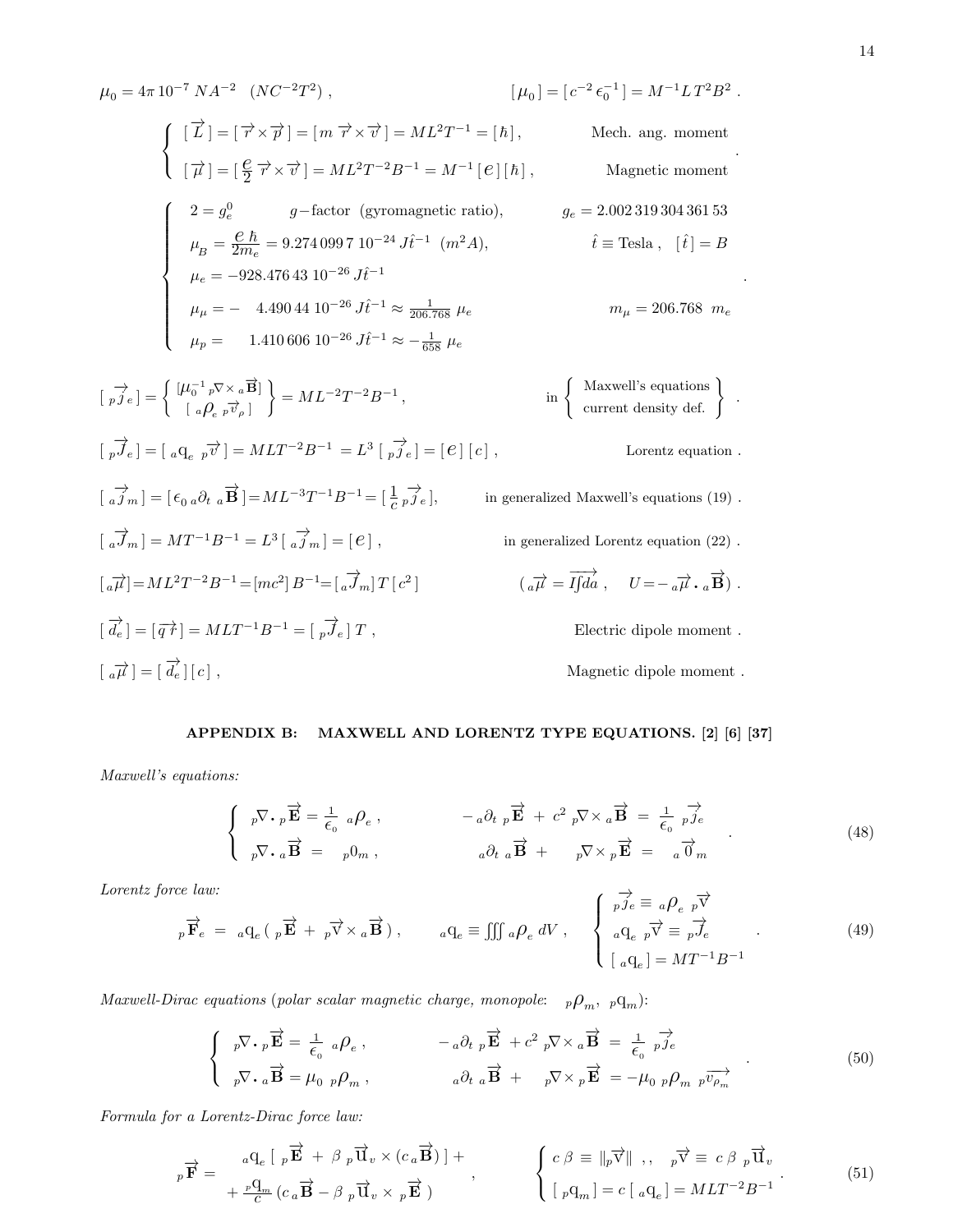# APPENDIX C: A DIGRESSION: ELECTRO (SCALAR) - MAGNETIC (VECTOR) CHARGES FOR THE ELEMENTARY FERMIONS HAVE AN AXIAL CHARACTER.

Some naive considerations about geometry (in  $\mathbb{R}^3$ ) and physics.

We start situating two observers  $O_1$  and  $O_2$  in symmetrical positions with respect to a central point, an origin for a couple of coordinate systems  $S_1$  and  $S_2$ , also the point for our test magnitudes. Both coordinate systems related by a parity transformation, opposition of the space coordinates. Associate  $O_1$  with  $S_1$  and  $O_2$  with  $S_2$ .

1) We kick (a force) a mass-point at the origin. This mass-point moves in any direction. We represent the force and the movement with arrows starting in the origin, we denote them as *polar vectors*. Both observers see a vector, but the second observer sees it in an opposite way to the first one. By using the term see we mean: the vector " → ", which is represented by  $\vec{v}|_{S_1} = (x_1, x_2, x_3)|_{S_1}$  and also by  $\vec{v'}|_{S_2} = (x'_1, x'_2, x'_3)|_{S_2}$ with  $\{x_1'=-x_1, x_2'=-x_2, x_3'=-x_3\}$ . The electric field  $p\overrightarrow{E}$  belongs to this kind of vectors.

2) Consider the temperature at any point, and in particular also in the origin. We associate to these points numerical values, we denote them as *axial scalars*. Both observers see a value at a point, and in both coordinate systems we have a unique value  $v|_{S_1} = v|_{S_2}$ . The 'punctual' electric charge  $\frac{q}{d}$  belongs to this kind of scalars.

The work  $aW = p\vec{F} \cdot p\vec{d}$  is an axial scalar. The electric current vector  $p\vec{J}_e = a\theta_e$   $p\vec{V}$  is a polar vector.

3) We define the mechanical angular moment  $a\vec{L} = p\vec{r} \times p\vec{p}$ . A product of two polar vectors, therefore it has only one representation in the two coordinate systems, there is not a change of sign (a mathematical operation). We denote these type of vectors, *axial vectors*.

Two polar vectors, one rotated of the other one, have as reference for the rotation an axis of rotation and an angle, with a rule for doing it (usually the righthand rule). We can fix this axis with a vector. Both observers see a unique line (the axis of rotation), and in both coordinate systems we have a unique vector represented by  $\vec{a}|_{S_1} = (a_1, a_2, a_3)|_{S_1}$ and also by  $\overrightarrow{a'}|_{S_2} = (a'_1, a'_2, a'_3)|_{S_2}$  with  $\{a'_1 = a_1, a'_2 = a_2, a'_3 = a_3\}$   $(a \overrightarrow{a} = p\alpha p\overrightarrow{n} = (-p\alpha)(-\overrightarrow{p}\overrightarrow{n}) (= a\alpha a\overrightarrow{n})).$  $p^{\alpha}$  a polar scalar (see -4)- below). In this sense it is of interest the reading of Klein and Sommerfeld [38].

The spin  $\overrightarrow{a}$  and the magnetic field  $\overrightarrow{a}$  belong to this kind of vectors.

In electromagnetism the concept of charge connotes a non zero divergence of the corresponding field. This is depicted for the electric charge and the field in the left part of the figure 3 (Appendix G). For the electrical charge density there is a continuity equation  $p\nabla \cdot p \vec{j}_e + a\partial_t a \rho_e = a_0 e$ .

Customarily we establish a zero magnetic charge with the zero divergence of the magnetic field. This can be exemplified with a limestone. For any closed surface with a limestone inside, the balance of the incoming and outgoing lines of the magnetic field is zero (a total null flux). Now, accept the axial vector magnetic charge as a source for a magnetic field and relate it to a defining axial characteristic vector (the spin). This is depicted in the right part of the figure 3 (Appendix G). With these assumptions we tentatively establish:

the axial vector  $\frac{1}{a}$  (therefore the related spin) is the vector magnetic charge and a source for a magnetic field.

We obtain magnetic fields in two different ways (two origins): in an Amperian way with a moving electrical charge, and in a "spin" way (intrinsic) with this vector magnetic charge (see formulas in (19)).

We have suppressed the divergence requirement for the related field in the condition for a charge; different to the first Maxwell's equation in (19) with the electric field and the electric charge. We maintain the null divergence of the magnetic field. And we can verify a 'continuity' equation with null divergence for the axial vector magnetic charge density  $_p\nabla \cdot \overrightarrow{a}_{m}f = p0_m$ .

Even for the Amperian magnetic dipole moment we can consider an axial vector, the area vector related to the enclosed surface of a loop circuit  $(\vec{a} = \frac{1}{2} \oint \vec{r} \times \vec{dl})$ . The problem with this is that it looses its meaning for the punctual charge. (See in Griffitsh [2] equation (1.107) and pages 255 and 269). Actually, this is a question involved under the named "rotations in an internal space". Might this suggests a relation between an axial vector and a null divergence?

4) The Dirac monopole: a *polar scalar*. Mathematically there is not a question. But, what does it mean here to see? With an analogy similar to that one of the temperature,  $O_1$  would obtain a value and  $O_2$  the opposite value, at once in a dimensionless point. What would other observers obtain? Nonetheless, the monopoles are not ordinary matter (elementary fermions).

Strange enough, several decades ago it was observed in some physical reactions (weak interactions) a lack of symmetry in relation to space, which was explained with a polar - axial vector character of the interaction  $(V-A)$ . Is this only a characteristic of the interaction or is it telling us something intrinsic of the local time space of a particle?

Could we conclude from this type of observations the axial character of the charges, either scalar or vector?

We suggest: the electromagnetic charges have exclusively axial character, whatsoever scalar or vector like, scalar for the electric part and vector for the magnetic part,

giving rise to polar electric fields and to axial magnetic fields.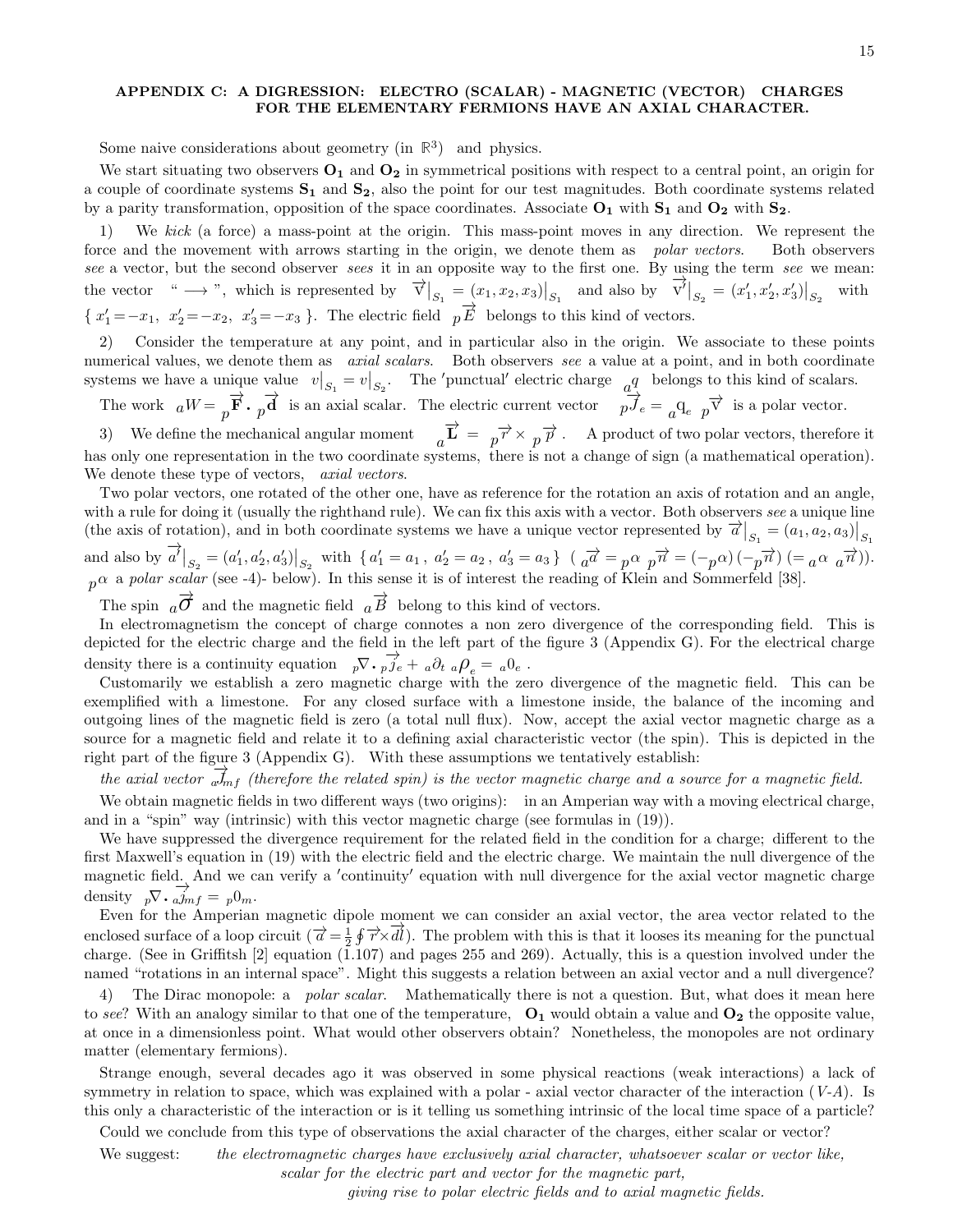Experimental values:

$$
m_p = 938.272 \frac{MeV}{c^2}, \qquad \mu_p = 1.410606 \ 10^{-26} \ J \hat{t}^{-1} \approx 1.521 \ 10^{-3} \ \mu_B \ J \hat{t}^{-1}
$$

$$
m_n = 939.565 \ \frac{MeV}{c^2}, \qquad \mu_n = -0.966236 \ 10^{-26} \ J \hat{t}^{-1} \approx -1.042 \ 10^{-3} \ \mu_B \ J \hat{t}^{-1}
$$

Theoretical values of the magnetic moments for the u-quark and d-quark (after a model):

$$
\mu_p = \frac{4}{3}\tilde{\mu}_u - \frac{1}{3}\tilde{\mu}_d
$$
\n
$$
\mu_n = \frac{4}{3}\tilde{\mu}_d - \frac{1}{3}\tilde{\mu}_u
$$
\n
$$
\tilde{\mu}_u = \frac{1}{5}(4\mu_p + \mu_n) = 0.935238 \cdot 10^{-26} \approx \frac{1}{991.192} \mu_B J \hat{t}^{-1}
$$
\n
$$
\mu_n = \frac{4}{3}\tilde{\mu}_d - \frac{1}{3}\tilde{\mu}_u
$$
\n
$$
\tilde{\mu}_d = \frac{1}{5}(\mu_p + 4\mu_n) = -0.490868 \cdot 10^{-26} \approx -\frac{1}{1888.49} \mu_B J \hat{t}^{-1}
$$

This accounts for various symmetries in a baryonic wave function with three particles, the "static" quarks, the only structure considered. This was relevant in the origins, for the constituent quark model. This construction goes from the protons and neutrons to the quarks, ignoring most of the complexities of the structure of the proton or of the neutron.

Amperian definition of the intrinsic magnetic moments and related "effective" masses:

$$
\mu = \frac{q\,\hbar}{2\,m} = \mu_B \frac{q}{e} \frac{m_e}{m} \qquad \Longrightarrow \qquad m = \frac{\mu_B}{\mu} \frac{q}{e} \, m_e \qquad \text{(ignoring a gyromagnetic ratio)}.
$$
\n
$$
\tilde{m}_u = \frac{\mu_B}{\tilde{\mu}_u} \frac{q_u}{e} \, m_e = 991.19 \, \frac{2}{3} \, m_e \approx 666 \, m_e \approx 338 \, \frac{M_e V}{c^2}
$$
\n
$$
\tilde{m}_d = \frac{\mu_B}{|\tilde{\mu}_d|} \frac{q_d}{e} \, m_e = 1888.49 \, \frac{1}{3} \, m_e \approx 639 \, m_e \approx 322 \, \frac{M_e V}{c^2}
$$
\n
$$
m_p \approx 2m\bar{u}_u + m\bar{d}_d \qquad \qquad m\bar{u}_u \approx \frac{1}{3}(2m_p - m_n) \approx 312 \, \frac{M_e V}{c^2}
$$
\n
$$
m_n \approx m\bar{u}_u + 2m\bar{d}_d \qquad \qquad m\bar{d}_d \approx \frac{1}{3}(2m_n - m_p) \approx 313 \, \frac{M_e V}{c^2}
$$

,

We can see: with  $\bar{m}_u \approx \bar{m}_d \approx \tilde{m}_u \approx \tilde{m}_d$  and  $q_u = -2 q_d$  it is  $\tilde{\mu}_u \approx -2 \tilde{\mu}_d$ .

Relation of the nucleon magnetic model as a "bare" proton  $(m_p)$  and the previous value:

$$
\mu_N = \frac{q \hbar}{2 \, m_p} = \mu_B \, \frac{m_e}{m_p} = 5.05 \, 10^{-27} \, J \hat{t}^{-1} \qquad \text{we have:} \qquad \begin{cases} \mu_p = \gamma_p \, \mu_N \\ \gamma_p = 2.7918 \end{cases}
$$

written in a similar form to the one with the gyromagnetic ratio. Is it a lack of knowledge of the structure of the proton?

In our model, with  $\sin(2\varphi) = \frac{\sin(2\varphi)}{\hbar \sqrt{2}}$  $k/3$  $k$  $\frac{k}{3}$  we have:  $\sin(2\varphi_u) \equiv \sin\frac{\pi}{3} \approx (1.3) q_u$ ,  $\sin(2\varphi_d) \equiv \sin\frac{\pi}{6} = (1.5) |q_d|$ ,

so that 
$$
\hat{m_u} \approx 1.3 \ \tilde{m}_u \approx 439 \ \frac{MeV}{c^2} \ , \qquad \qquad \hat{m_d} \approx 1.5 \ \tilde{m}_d \approx 482 \ \frac{MeV}{c^2} \ ,
$$

are too large values for the resulting masses of a proton or a neutron in a "static" quark model.

To introduce the values of the masses of the quarks provided by the Particle Data Group [36] is significant in the opposite way, i.e. from quarks to protons and neutrons. Unlikely we do not have enough knowledge of the structure of the protons and neutrons. And this is so even for the spin concept: "What we know and what we don't know about the proton spin after 30 years" [39]. Besides, their masses are not well precised, specifically the ones of the u-quark and d-quark [36] [40], which in the Standard model are the main components of protons and neutrons in their simplest formulations. Therefore our results are of the theoretical kind that can help in an explanation.

With the values of the masses in the table in Appendix E, provided by the Particle Data Group [36]:

$$
m_u \approx 2.29 \frac{MeV}{c^2} , \qquad m_d \approx 4.59 \frac{MeV}{c^2} : \qquad q_u \, m_u^{-1} \approx 4 \, |q_d| \, m_d^{-1} \implies \mu_{u,1} \approx 4 \, \mu_{d,1} ,
$$

and of  $\sin(2\varphi_d) = \frac{1}{2}$ ,  $\sin(2\varphi_u) = \frac{\sqrt{3}}{2}$  $3 \sin(2\varphi_d)$ , we obtain the magnetic moments (absolute values) in the last column  $\mu_{f,2}(\varphi)$  in the table related to the values in the previous column  $\mu_{f,1}(k)$ :

$$
\mu_{d,2} = \left(\frac{1/2}{1/3}\right) \mu_{d,1} = 1.5 \mu_{d,1} = 1.5 \quad A_d^{-1} \frac{1}{3} \mu_B = \frac{1}{18} \mu_B \approx 36 \mu_P
$$
\n
$$
\mu_{u,2} = \left(\frac{\sqrt{3}/2}{2/3}\right) \mu_{u,1} = 1.3 \mu_{u,1} = 1.3 \quad A_u^{-1} \frac{2}{3} \mu_B = \frac{1}{3\sqrt{3}} \mu_B \approx \frac{1}{5.2} \mu_B \approx 2\sqrt{3} \mu_{d,2} \approx 125 \mu_P
$$
\n
$$
J\hat{t}^{-1}.
$$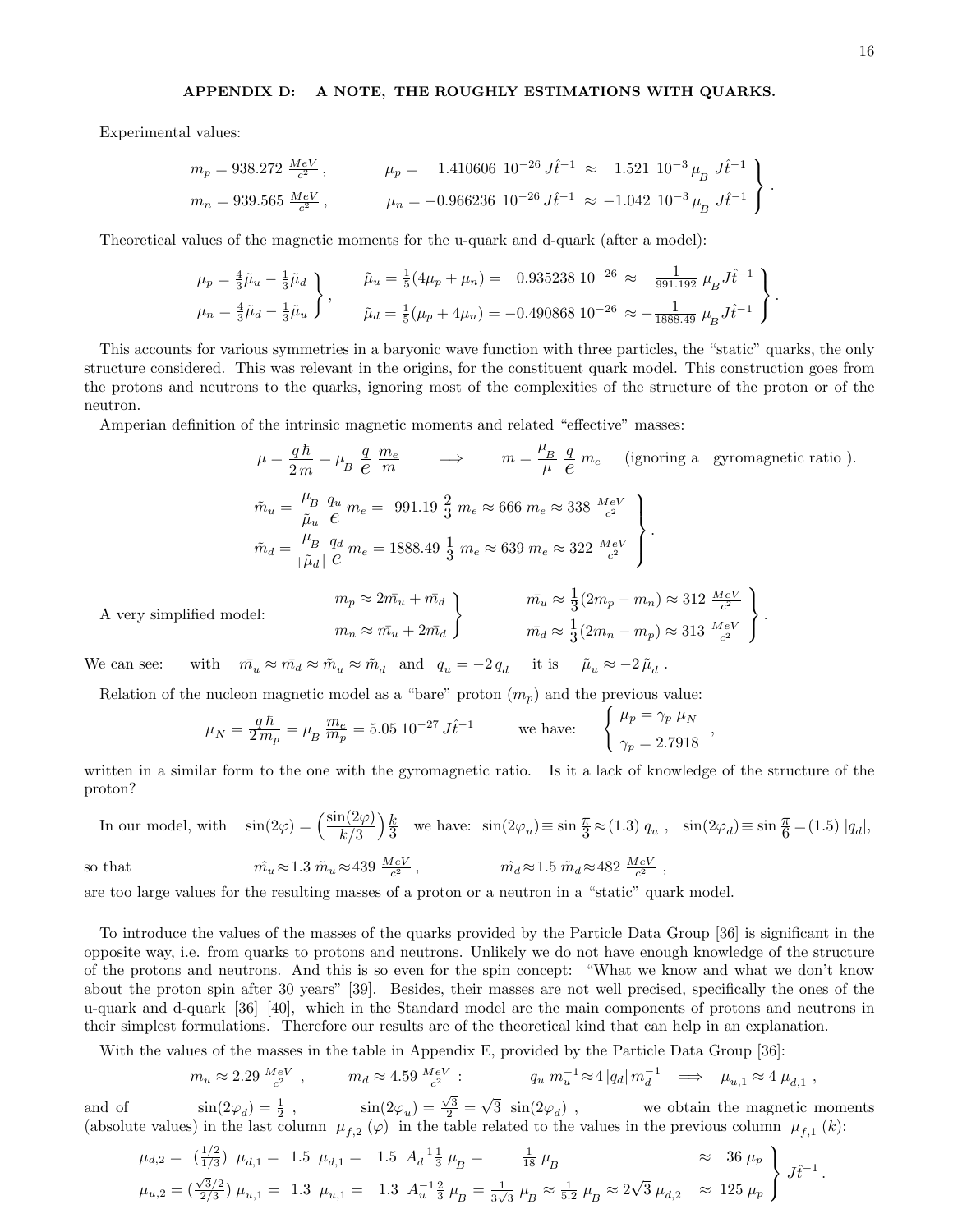The lack of knowledge of these two orders of magnitude are a consequence of our ignorance of a detailed model for the proton. And in relation to the masses (values of  $A_f$ ), in what way is it:  $10^2 (m_d + 2m_u) \approx m_p$ ?

Therefore, what does it happen with the protons and neutrons? Even for just the spin? (see [39]).

We know for an electron:  $\Delta \mu_e \equiv \mu_e - \mu_B \approx 10^{-26} J \hat{t}^{-1}$ , this value obtained after considering virtual processes. We also know for protons and neutrons:  $\mu_{p,n} \approx 10^{-26} J_t^2$   $\mu_{\varepsilon} \approx 10^{-3} \mu_e$ .

The baryons have  $0, \pm 1$  electrical charges, and only a few have  $\pm 2$ . The baryons with  $\frac{3}{2}$ -spin are extremely unstable, and the ones with  $\frac{1}{2}$ -spin (a minimum) are also unstable (some of them not so extremely), except the proton (stable) and the neutron ('almost' stable). These two latter are the baryons with the smallest masses.

An analogy. Let us consider a kind of "bag" model for the protons and the neutrons:

first: the electric charge (a scalar). The proton with  $q = +1$  and the neutron with  $q = 0$ . These charges are the sum of the charges of the component quarks. With the electric fields we have a superposition principle. We are accustomed, in a first step, to simply add the values of the electric charges (at least for far enough distances). Multiple pole developments appear in later stages. The value of the electric charge does not seem to have any relationship with the stability of the baryons,

second: the spin (a scalar). In a similar way as with the electric charge we can obtain the spin scalar charge  $(\frac{1}{2})$ in a proton or in a neutron summing projections of the spins (scalars) of the individual confined quarks. This was assumed in  $\mu_p = \frac{4}{3}\mu_u - \frac{1}{3}\mu_d$ ,  $\mu_n = \frac{4}{3}\mu_d - \frac{1}{3}\mu_u$ . Is the spin (the scalar, the 'up' and 'down') related with the stability of the baryon? Perhaps just a little bit, protons and neutrons have a  $\frac{1}{2}$ -spin (a minimum with three quarks), but also many other baryons. All the baryons with a  $\frac{3}{2}$ -spin seem to be even less stable.

In the framework presented here it remains:

third: the spin (a vector), the axial vector magnetic charge. In a similar way as for the electric charge and the spin (a scalar) we sum the vectors, defining:

$$
\overrightarrow{a'p} \equiv \overrightarrow{a'u} + \overrightarrow{a'u'} + \overrightarrow{a'd} \qquad \text{and} \qquad \overrightarrow{a'h} \equiv \overrightarrow{a'u} + \overrightarrow{a'd'} + \overrightarrow{a'd}.
$$

Let us look for a minimum for the magnetic moment, perhaps for a proton or a neutron. With the conditions defined in (39) applied to the three quarks, it is easy to obtain vectors which would have the exclusive global direction  $p\overrightarrow{\mathbf{u}}_r \equiv p\overrightarrow{\mathbf{u}}_v$ , which would imply a zero magnetic moment for a proton or a neutron  $\mu_{p,n}(g_{d,u}^0) = 0$ , like with the neutrinos. We are summing the axial vector magnetic charges  $(\vec{\mathcal{J}})$ , not the magnetic moments  $(\vec{\mathcal{\mu}})$ , and having assumed that this sum has the same direction as a resultant  $_p\overline{u}_r$  of the proton or of the neutron.

Is it possible to consider, in a similar way as with the virtual processes in the electrons and the muons, that:

$$
|\Delta \mu_{p,n}| = |\mu_{p,n} - 0| \approx 10^{-26} J \hat{t}^{-1} \approx 10^{-3} \mu_B^2,
$$
 (see below for neutrinos).

This time the {QED, Week, QCD} virtual processes are more significant. Could this be the reason for  $10^2(m_d+2m_u) \approx$  $m_p$ ? Perhaps the concept of "flipping" for the quarks is relevant, not only of a "flipp".

Could the combination of these rules be good enough, as a first step, for justifying the order of magnitude of the magnetic moments of the protons and neutrons? Are there other minimums? and, is this related to the stability of the particle?

We have seen already, with the charged leptons  $(k = 3 \text{ and } \varphi = \frac{\pi}{4})$  $\frac{\pi}{4}$ ), simple relationships, as for them it is  $\frac{3}{3} = \sin \frac{\pi}{2} = 1$  ( $\frac{k}{3} = \sin 2\varphi$ ). And, finally, the neutrinos. Present day experiments suggest that if the neutrinos have a magnetic moment (in this research anomalous), this moment satisfies

$$
\parallel \overrightarrow{\mu}_{\nu}(g_{_{\!f}})\parallel \, = \, \parallel \overrightarrow{\mu}_{\nu}(g_{_{\!f}}^0) \, + \, \Delta \overrightarrow{\mu}_{\nu}(\Delta g_{_{\!f}})\parallel \, = \, \parallel \Delta \overrightarrow{\mu}_{\nu}(\Delta g_{_{\!f}})\parallel \, < \, \Box 0^{-11}\mu_{_{\!B}} \sim \, 10^{-34}\,J \hat{t}^{-1}.
$$

Would we have virtual processes with neutrinos as to obtain it? As a vector, what direction would it have? Could there be a precession of the Larmor's type? Would we need the electromagnetic fields in the direction of the movement for such precession?

Analogies?, or wanderings? Let us borrow the title of a Norton lecture (IV) at Harvard (1973) by Leonard Bernstein:

"The unanswered question. The Delights and Dangers of Ambiguity ".

Too many questions, and we need answers. This is, we need a model and experimental data. Once more, we submit this research with the intention of signaling a different pathway for the approaching to a model for the elementary fermions.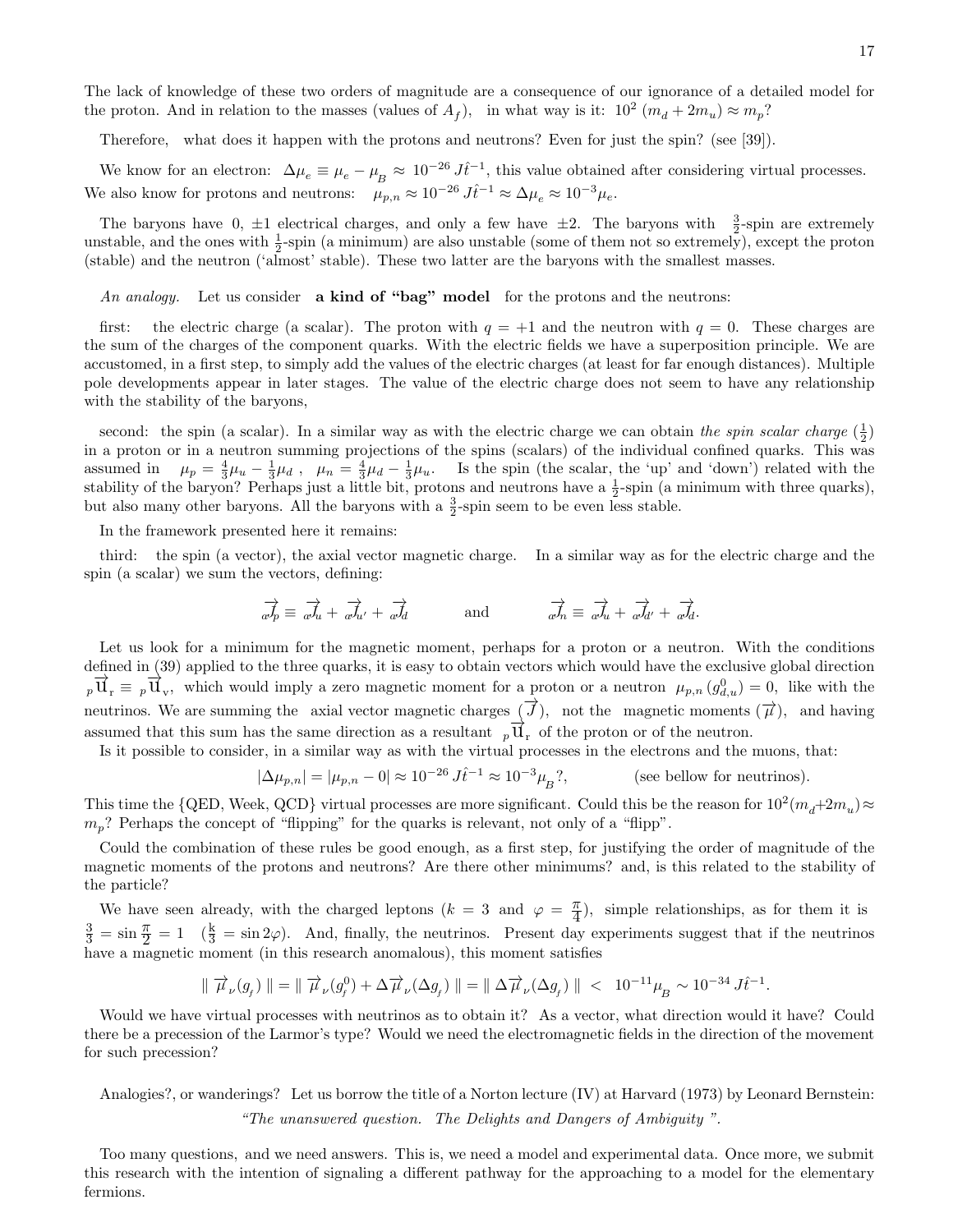#### APPENDIX E: TABLE.

This table shows the values of the magnitudes we have been handling for the elementary fermions [36] [40]. The signs of the charges are shiwn only in  $q_k$ . We have chosen the masses of the quarks inside their ranks, in such a way as to get afterwards simple results. The numbers written for these fermions (first column) have to be multiplied by the numbers in the third line ( $e$ ), after the fifth column onwards. The formulas of  $t_f$ ,  $l_f$ ,  $b^{-1}$  were mentioned in (13). Last two columns up to  $\frac{g_f}{2}$  and related in (45).

|                  | $\mathbf{k}$               | $q_k$<br>$\cal C$ | $m_f c^2$<br>$MeV$ | $A_f$              | $l_f$<br>$t_f$<br>seg<br>$\,m$                | $b_f^{-1}$<br>tesla <sup>-1</sup> $\equiv \hat{t}^{-1}$ | $\mu_{f,k}$<br>$J\hat{t}^{-1}$ | $\mu_{f,\varphi}$<br>$J\hat{t}^{-1}$ |
|------------------|----------------------------|-------------------|--------------------|--------------------|-----------------------------------------------|---------------------------------------------------------|--------------------------------|--------------------------------------|
| $\boldsymbol{e}$ | $\left(\frac{1}{3}\right)$ | $(1.6\ 10^{-19})$ | $\equiv$           |                    | $(0.51^{-1})$ 3.86 $10^{-13}$ 1.29 $10^{-21}$ | $2.26\ 10^{-10}$                                        | $9.27 \ 10^{-24}$              |                                      |
| neutrinos 0      |                            | $\overline{0}$    | $\tilde{?}$        | $\overline{\cdot}$ | $\overline{\mathcal{C}}$                      | $\overline{\mathcal{C}}$                                | $\overline{0}$                 |                                      |
| electron         | 3                          | $^{-1}$           | 0.51               | $\mathbf{1}$       | 1                                             | 1                                                       |                                |                                      |
| u                | $\overline{2}$             | $\frac{2}{3}$     | 2.29               | $\frac{9}{2}$      | $\frac{2}{9}$                                 | $\frac{2^2}{9^2}$                                       | 0.148                          | 0.192                                |
| $\mathbf d$      | $\mathbf{1}$               | $-\frac{1}{3}$    | 4.59               | $\boldsymbol{9}$   | $\frac{1}{9}$                                 | $\frac{1}{9^2}$                                         | 0.037                          | 0.055                                |
| muon             | 3                          | $-1$              | 105.66             | 207                | $rac{1}{207}$                                 | $\frac{1}{207^2}$                                       | $4.8\ 10^{-3}$                 |                                      |
| $\mathbf S$      | $\mathbf{1}$               | $-\frac{1}{3}$    | 102                | 200                | $5\ 10^{-3}$                                  | $2.5\ 10^{-5}$                                          |                                | $1.7 \ 10^{-3} \quad 2.5 \ 10^{-3}$  |
| $\mathbf{C}$     | $\overline{2}$             | $\frac{2}{3}$     | 1275               | 2500               | $4\ 10^{-4}$                                  | $1.6 \; 10^{-7}$                                        |                                | $2.7\ 10^{-4}$ $3.5\ 10^{-4}$        |
| tau              | 3                          | $^{-1}$           | 1777               | 3484               | $rac{1}{3484}$                                | $\frac{1}{3484^2}$                                      | $2.9\ 10^{-4}$                 |                                      |
| $\mathbf b$      | $\mathbf{1}$               | $-\frac{1}{3}$    | 4250               | 8333               | $1.2\ 10^{-4}$                                | $2.4~10^{-8}$                                           | $10^{-5}$<br>$\overline{4}$    | $10^{-5}$<br>6                       |
| t                | $\overline{2}$             | $\frac{2}{3}$     | 170000             | 333333             | $3 \ 10^{-6}$                                 | $9 \ 10^{-12}$                                          | $10^{-6}$<br>$\overline{2}$    | $2.6 \text{ } 10^{-6}$               |

TABLE I. Various magnitudes for the elementary fermions.

#### APPENDIX F: A PROPOSAL FOR AN EXPERIMENT WITH NEUTRINOS. FIGURE 4.

In the Fermilab website [41] we read about the following possibility: to " 'see' the sun with neutrinos ".

Could we 'see' the trajectories of the neutrinos? Consider neutrinos with the appropriate energy as to extract electrons from their atoms in a detector and with the property: the angles of the trajectories of the neutrino and of the extracted electron coincide. The question is: can a detector measure that outgoing electron angle and discriminate the neutrinos?

The experimental device would consist of three parts. The first part, the source of the neutrinos (in principle neutrinos from the sun). A second part, for the possible deflection of the neutrinos going through an electrical field. The electrical field being null outside of this device. The third part, the detector.

With the source of neutrinos far enough we have neutrinos arriving to the deflection mechanism with parallel directions and with the direction of the electrical field prepared perpendicularly to them. The equation (47) presented in this research suggests for the neutrinos a parallel behavior to the one of the electrons in the Stern Gerlach experiment. Therefore, substituting the magnetic field and the Amperian internal dipole magnetic moment (electric charge current) by the electric field and the axial vector magnetic charge (the spin as a vector with a unit of charge).

The neutrinos are ultrarelativistic, we do not know their masses but we can know their range of energies and we can select a wide range of electric fields, in correspondence.

There are three different settings. Without electrical field  $(\vec{E} = \vec{0})$ , with electrical field  $(\vec{E} \neq \vec{0})$  and with electrical field in the opposite direction  $(-\vec{E} \neq \vec{0})$ . We could verify equation (47) if the three different types of results shown in the Appendix G figure 4 (three different distributions of neutrinos), were differentiated.

Antineutrinos and neutrinos have opposite spins. With antineutrinos we should have similar results, but inverting the senses of the electrical fields with respect to the neutrino case.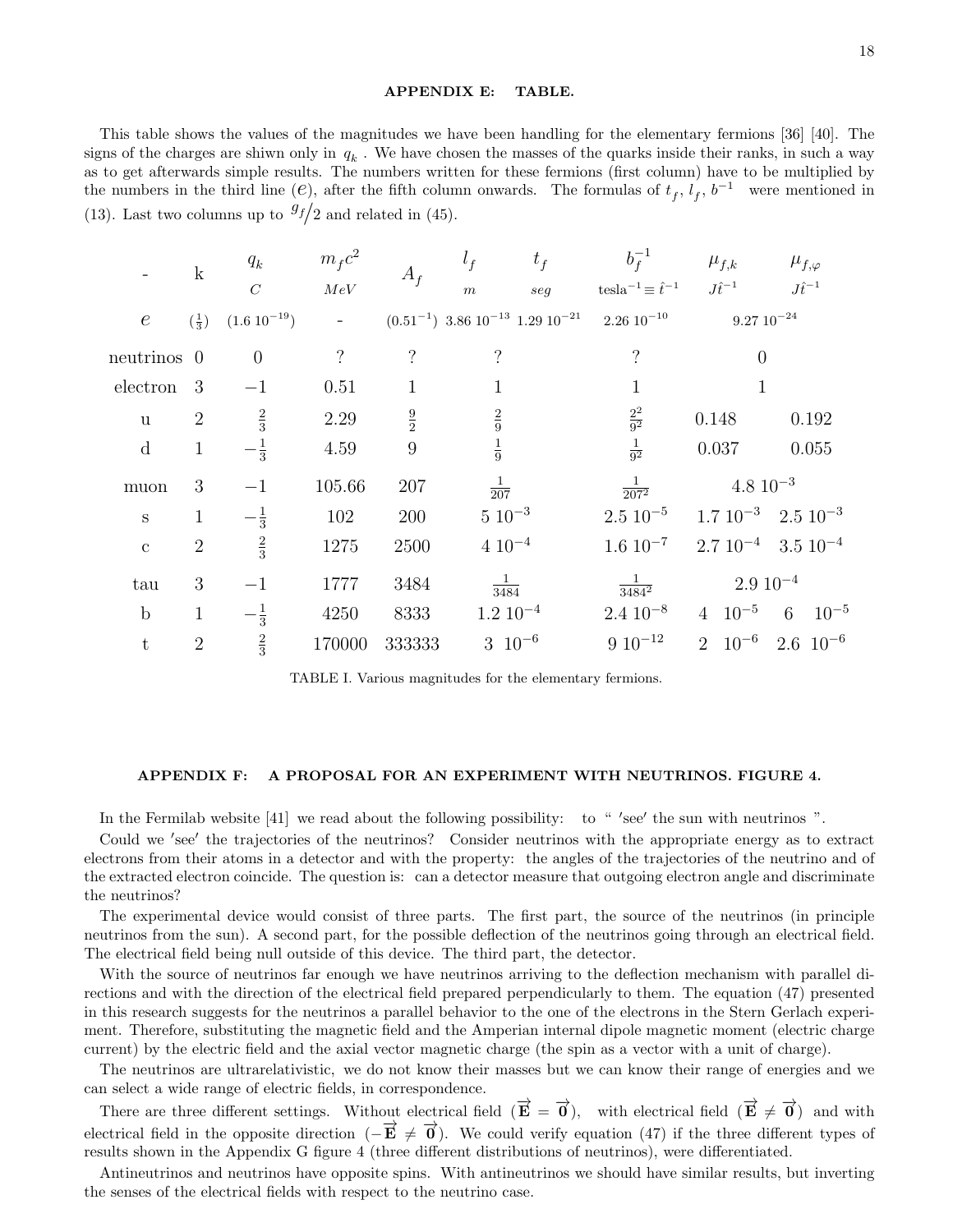

FIG. 3: Electromagnetism. The charges in red color and the field lines in black color.



FIG. 4: An experiment with neutrinos in an electric field.